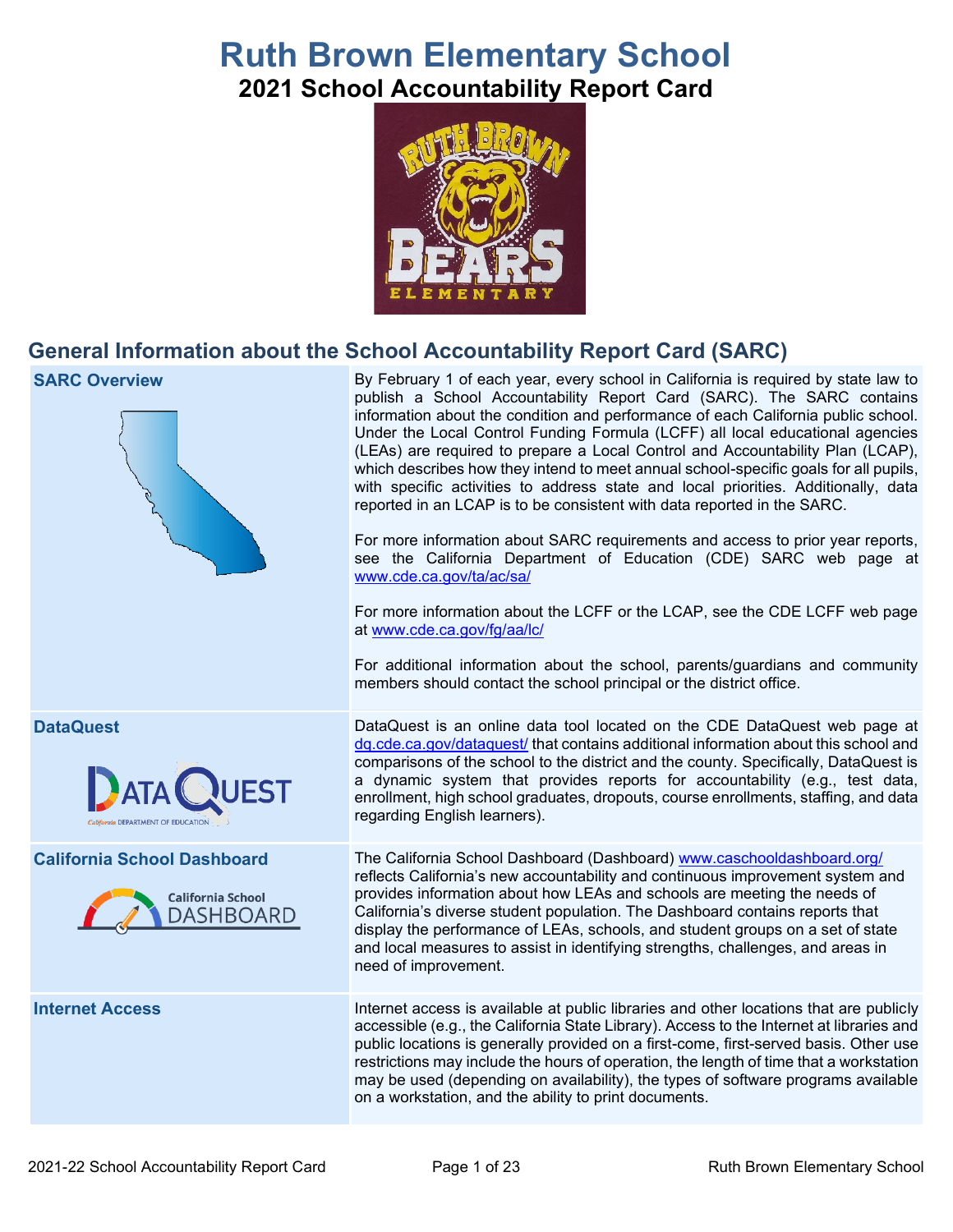## **2021-22 School Contact Information**

| <b>School Name</b>                                 | Ruth Brown Elementary School |  |  |  |  |  |
|----------------------------------------------------|------------------------------|--|--|--|--|--|
| <b>Street</b>                                      | 241 North Seventh Street     |  |  |  |  |  |
| City, State, Zip                                   | <b>Blythe, CA 92225</b>      |  |  |  |  |  |
| <b>Phone Number</b>                                | (760) 922-7164               |  |  |  |  |  |
| <b>Principal</b>                                   | Cintia Robinson              |  |  |  |  |  |
| <b>Email Address</b>                               | crobinson@pvusd.us           |  |  |  |  |  |
| <b>School Website</b>                              | https://rbes.pvusd.us/       |  |  |  |  |  |
| County-District-School (CDS) Code 33-67181-6032494 |                              |  |  |  |  |  |

| <b>2021-22 District Contact Information</b> |                                    |  |  |  |  |
|---------------------------------------------|------------------------------------|--|--|--|--|
| <b>District Name</b>                        | Palo Verde Unified School District |  |  |  |  |
| <b>Phone Number</b>                         | (760) 922-4164                     |  |  |  |  |
| Superintendent                              | Ms. Tracie Kern                    |  |  |  |  |
| <b>Email Address</b>                        | tracie.kern@pvusd.us               |  |  |  |  |
| <b>District Website Address</b>             | www.pvusd.us                       |  |  |  |  |

### **2021-22 School Overview**

#### **District Mission Statement**

Our mission is to enrich, empower and enhance our students' lives through education.

#### **District Vision Statement**

Palo Verde Unified School District will constantly seek to improve its culture of academic excellence.

We expect every student to read, write and calculate competently.

We expect every teacher to apply consistent standards, evaluate student performance accurately, and coach students with diligence and compassion.

We expect every parent, student and teacher to support the mutual quest for excellence. Educational progress can never happen without truth as its foundation, and it is to the wonderful truth of student potential and the challenging truth of student performance that we are unalterably committed.

#### **School Mission Statement**

We strive to ensure our students will become proficient in academics, be prepared for further learning and develop a concept of self-worth in the process of becoming responsible citizens who respect others.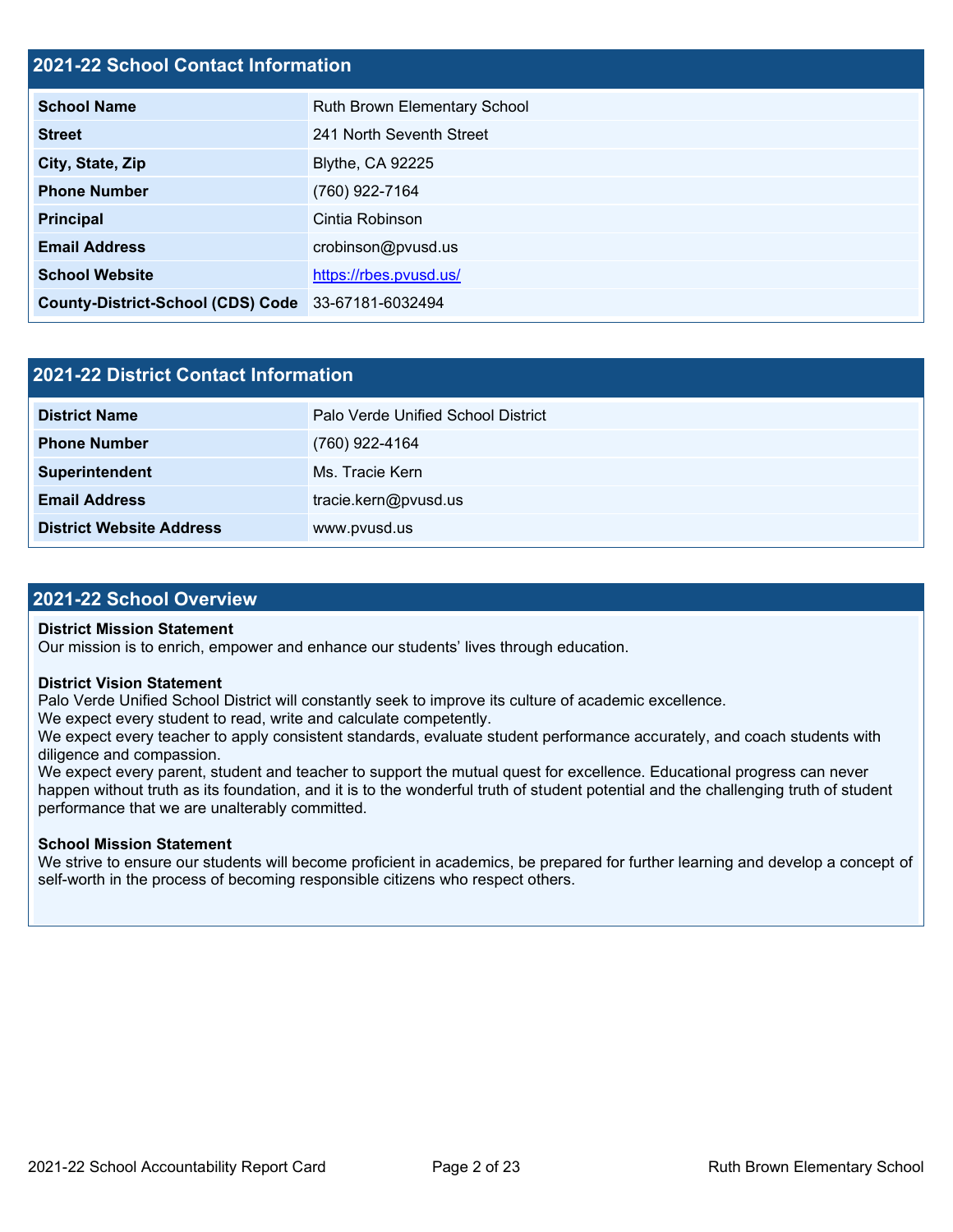## **About this School**

| 2020-21 Student Enrollment by Grade Level |                           |  |  |  |  |
|-------------------------------------------|---------------------------|--|--|--|--|
| <b>Grade Level</b>                        | <b>Number of Students</b> |  |  |  |  |
| Kindergarten                              | 54                        |  |  |  |  |
| Grade 1                                   | 66                        |  |  |  |  |
| Grade 2                                   | 58                        |  |  |  |  |
| Grade 3                                   | 81                        |  |  |  |  |
| Grade 4                                   | 72                        |  |  |  |  |
| Grade 5                                   | 65                        |  |  |  |  |
| Grade 6                                   | 63                        |  |  |  |  |
| Grade 7                                   | 71                        |  |  |  |  |
| Grade 8                                   | 68                        |  |  |  |  |
| <b>Total Enrollment</b>                   | 598                       |  |  |  |  |

## **2020-21 Student Enrollment by Student Group**

| <b>Student Group</b>                   | <b>Percent of Total Enrollment</b> |
|----------------------------------------|------------------------------------|
| Female                                 | 49.5                               |
| <b>Male</b>                            | 50.5                               |
| American Indian or Alaska Native       | 0.3                                |
| Asian                                  | 0.5                                |
| <b>Black or African American</b>       | 10.5                               |
| <b>Filipino</b>                        | 0.5                                |
| <b>Hispanic or Latino</b>              | 71.1                               |
| Native Hawaiian or Pacific Islander    | 0.2                                |
| <b>Two or More Races</b>               | 2.2                                |
| <b>White</b>                           | 14.7                               |
| <b>English Learners</b>                | 8                                  |
| <b>Foster Youth</b>                    | 1.3                                |
| <b>Socioeconomically Disadvantaged</b> | 82.6                               |
| <b>Students with Disabilities</b>      | 13                                 |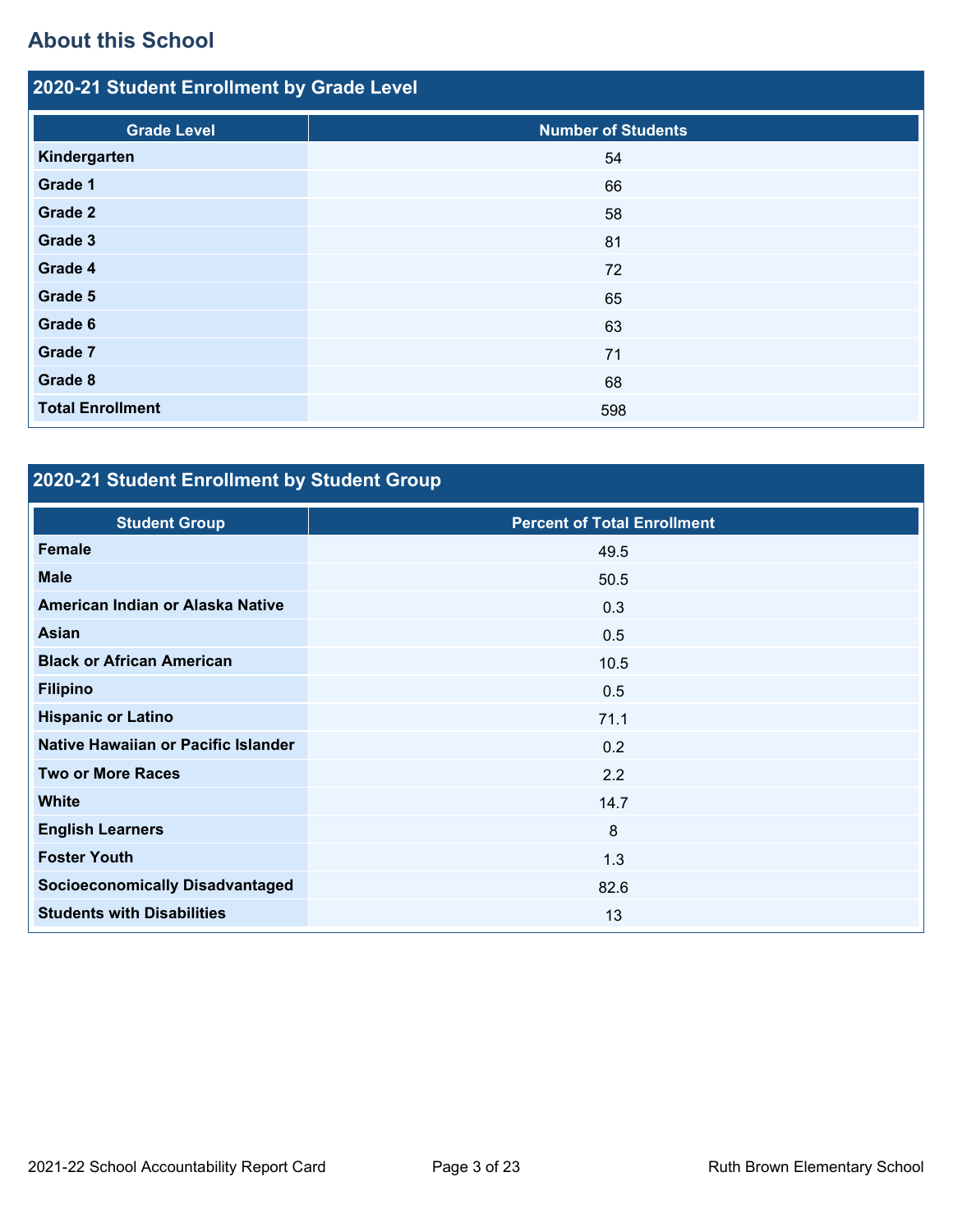## **A. Conditions of Learning State Priority: Basic**

The SARC provides the following information relevant to the State priority: Basic (Priority 1):

- Degree to which teachers are appropriately assigned and fully credentialed in the subject area and for the pupils they are teaching;
	- Pupils have access to standards-aligned instructional materials; and
- School facilities are maintained in good repair

Note: For more information refer to the Updated Teacher Equity Definitions web page at<https://www.cde.ca.gov/pd/ee/teacherequitydefinitions.asp>

## **2019-20 Teacher Preparation and Placement**

| <b>Authorization/Assignment</b>                                                                 | 2019-20 |
|-------------------------------------------------------------------------------------------------|---------|
| Fully (Preliminary or Clear) Credentialed for Subject and Student Placement (properly assigned) |         |
| Intern Credential Holders Properly Assigned                                                     |         |
| Teachers Without Credentials and Misassignments ("ineffective" under ESSA)                      |         |
| Credentialed Teachers Assigned Out-of-Field ("out-of-field" under ESSA)                         |         |
| <b>Unknown</b>                                                                                  |         |
| <b>Total Teaching Positions</b>                                                                 |         |
|                                                                                                 |         |

Note: The data in this table is based on Full Time Equivalent (FTE) status. One FTE equals one staff member working full time; one FTE could also represent two staff members who each work 50 percent of full time. Additionally, an assignment is defined as a position that an educator is assigned to based on setting, subject, and grade level. An authorization is defined as the services that an educator is authorized to provide to students.

## **2019-20 Teachers Without Credentials and Misassignments (considered "ineffective" under ESSA)**

| <b>Authorization/Assignment</b>                              | 2019-20 |
|--------------------------------------------------------------|---------|
| <b>Permits and Waivers</b>                                   |         |
| <b>Misassignments</b>                                        |         |
| <b>Vacant Positions</b>                                      |         |
| <b>Total Teachers Without Credentials and Misassignments</b> |         |

## **2019-20 Credentialed Teachers Assigned Out-of-Field (considered "out-of-field" under ESSA)**

| <b>Indicator</b>                                       | 2019-20 |
|--------------------------------------------------------|---------|
| Credentialed Teachers Authorized on a Permit or Waiver |         |
| <b>Local Assignment Options</b>                        |         |
| <b>Total Out-of-Field Teachers</b>                     |         |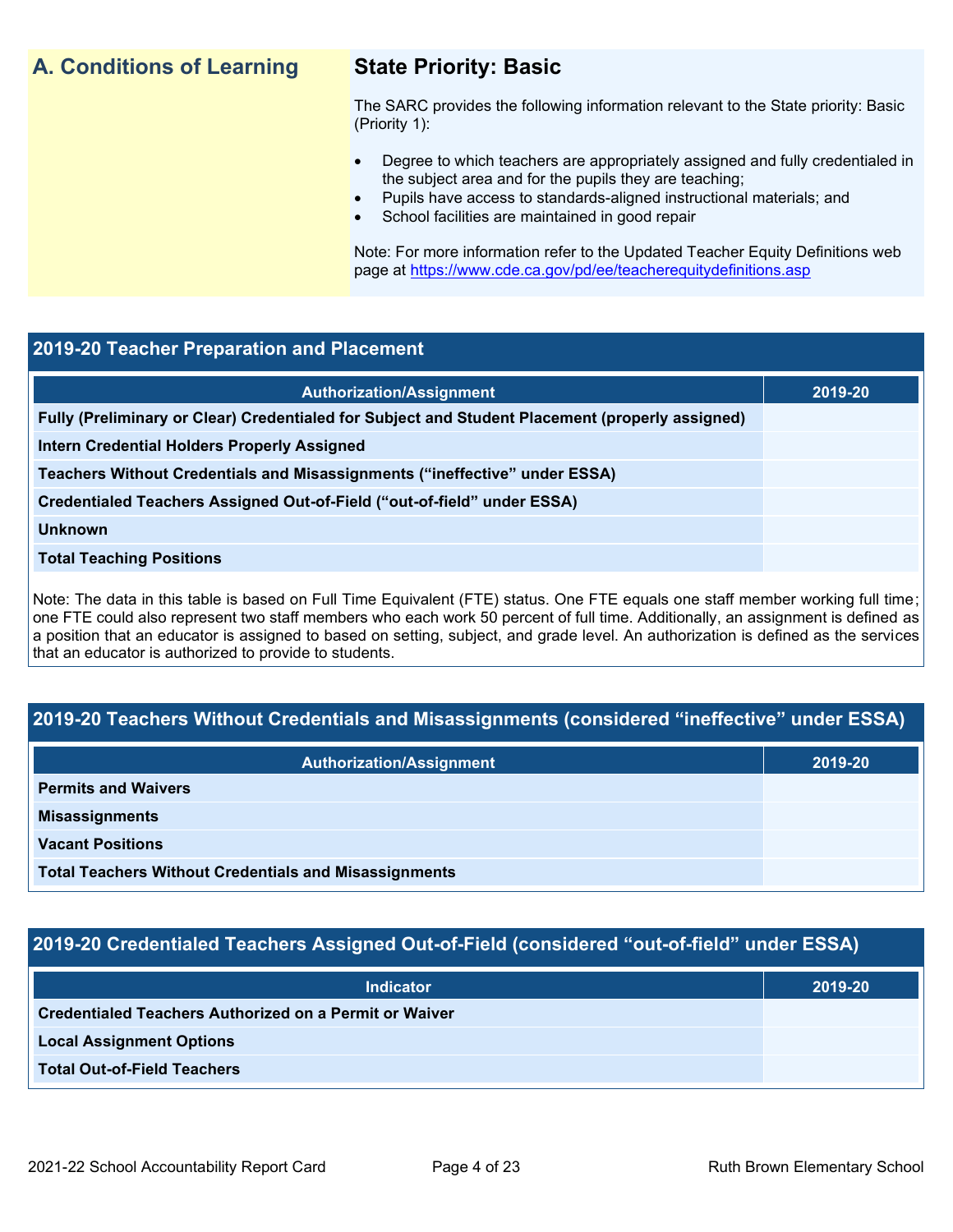### **2019-20 Class Assignments**

| <b>Indicator</b>                                                                                                                                    | 2019-20 |
|-----------------------------------------------------------------------------------------------------------------------------------------------------|---------|
| <b>Misassignments for English Learners</b><br>(a percentage of all the classes with English learners taught by teachers that are misassigned)       |         |
| No credential, permit or authorization to teach<br>(a percentage of all the classes taught by teachers with no record of an authorization to teach) |         |

## **2021-22 Quality, Currency, Availability of Textbooks and Other Instructional Materials**

All textbooks used in the core curriculum throughout the Palo Verde Unified School District are aligned to the California Curriculum Frameworks and Content Standards. Instructional materials for grades K-8 are selected from the state's most recent list of standards-based materials and adopted by the State Board of Education. Instructional materials for grades 9-12 are approved by the board of trustees. The district follows the State Board of Education's six-year adoption cycle for core content materials. District textbook review and adoption activities occur the year following the state's adoption. Site-level and district-level committees meet to select textbooks and instructional materials. Every student including English learners have access to their own textbooks and instructional materials.

On September 7, 2021, the Palo Verde Unified School District Board of Trustees held a public hearing to certify the extent to which textbooks and instructional materials have been provided to students, including English learners, in the district. The board of trustees adopted a resolution which certifies, as required by Education Code Section 60119:

1. Each student in each school in the Palo Verde Unified School District has standards-aligned textbook(s) or instructional materials, or both, to use in class and to take home.

2. Sufficient textbooks and instructional materials were provided to each student, including English learners, that are aligned to the academic content standards and are consistent with the cycles and content of the Curriculum Frameworks in mathematics, science, history-social science, and English language arts, including the English-language development component of an adopted program.

3. Sufficient textbooks or instructional materials were provided to each pupil enrolled in foreign language or health classes. 4. Sufficient laboratory science equipment was provided for science laboratory classes offered in grades 9-12, inclusive. The California Department of Education requires the most recent information to be provided regarding instructional materials; data collected and disclosed in this report regarding instructional materials was acquired September 7, 2021.

### **Year and month in which the data were collected** September 7, 2021

| <b>Subject</b>                | Textbooks and Other Instructional Materials/year of<br><b>Adoption</b>                                                                                                                                                             | <b>From</b><br><b>Most</b><br><b>Recent</b><br><b>Adoption</b> | <b>Percent</b><br><b>Students</b><br><b>Lacking Own</b><br><b>Assigned</b><br>Copy |
|-------------------------------|------------------------------------------------------------------------------------------------------------------------------------------------------------------------------------------------------------------------------------|----------------------------------------------------------------|------------------------------------------------------------------------------------|
| <b>Reading/Language Arts</b>  | Wonders (K-5); StudySync/McGraw-Hill (6-8)                                                                                                                                                                                         | Yes                                                            | 0                                                                                  |
| <b>Mathematics</b>            | EnVision, Pearson (K-5); Go Math!, Houghton Mifflin Harcourt<br>$(6-8)$                                                                                                                                                            | <b>Yes</b>                                                     | 0                                                                                  |
| <b>Science</b>                | California Science, Pearson (K-5)<br>Focus on Earth Science, CPO Science (6)<br>Focus on Life Science, CPO Science (7)<br>Focus on Physical Science, CPO Science (8)                                                               | Yes.                                                           | 0                                                                                  |
| <b>History-Social Science</b> | Houghton Mifflin (K-5)<br>Discovering Our Past: Ancient Civilization, Glencoe/McGraw-<br>Hill $(6)$<br>Medieval and Early Modern Times, Glencoe/McGraw-Hill (7)<br>The American Journey to World War I, Glencoe/McGraw-Hill<br>(8) | <b>Yes</b>                                                     | $\Omega$                                                                           |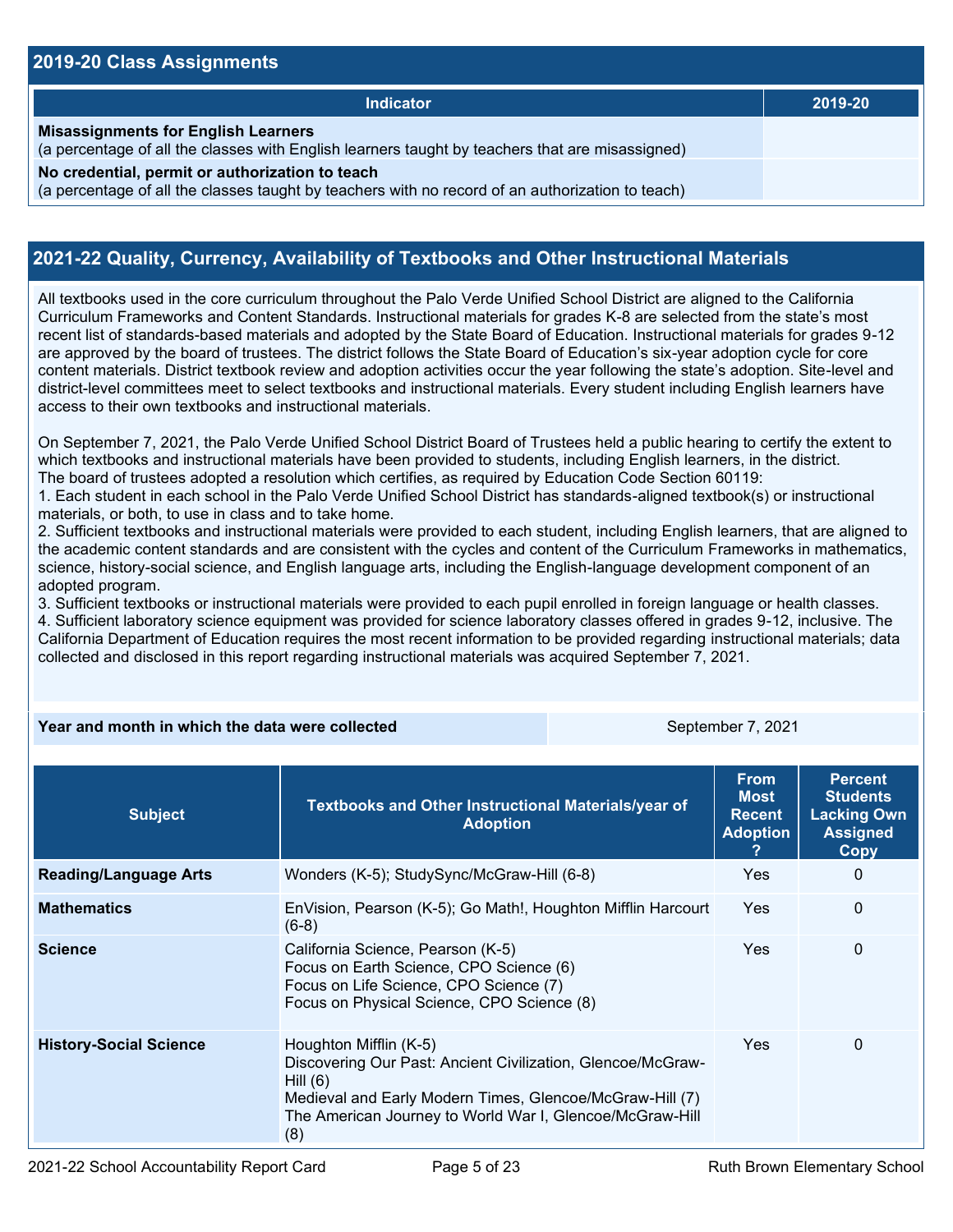| <b>Foreign Language</b>                                |  |
|--------------------------------------------------------|--|
| <b>Health</b>                                          |  |
| <b>Visual and Performing Arts</b>                      |  |
| <b>Science Laboratory Equipment</b><br>$(grades 9-12)$ |  |

## **School Facility Conditions and Planned Improvements**

Ruth Brown Elementary provides a safe, clean environment for learning through proper facilities maintenance and campus supervision. School facilities are all up-todate and provide adequate space for students and staff. Ruth Brown Elementary School was built in 1956. Since that time, new buildings have been constructed, portables have been added to accommodate enrollment growth, and existing buildings have been updated. Several years ago, the campus was completely renovated and modernized to accommodate existing and future needs. During the 2005-06 school year, Ruth Brown Elementary School's campus improvement projects included modernization of restrooms in the cafeteria to meet current Americans with Disabilities Act (ADA) requirements and the installation of a shade structure on the north side of campus in the dismissal area. The campus is cleaned by a daytime and an evening janitorial staff.

#### **Year and month of the most recent FIT report** 12015/2021 12/15/2021

| <b>System Inspected</b>                                                | <b>Rate</b><br>Good | Rate<br>Fair | Rate<br>Poor | <b>Repair Needed and Action Taken or Planned</b>                       |
|------------------------------------------------------------------------|---------------------|--------------|--------------|------------------------------------------------------------------------|
| <b>Systems:</b><br>Gas Leaks, Mechanical/HVAC, Sewer                   | X                   |              |              |                                                                        |
| Interior:<br><b>Interior Surfaces</b>                                  | X                   |              |              | Damaged ceiling tile in the library. Work order<br>submitted.          |
| <b>Cleanliness:</b><br>Overall Cleanliness, Pest/Vermin Infestation    | X                   |              |              |                                                                        |
| <b>Electrical</b>                                                      | X                   |              |              |                                                                        |
| <b>Restrooms/Fountains:</b><br>Restrooms, Sinks/ Fountains             | X                   |              |              |                                                                        |
| Safety:<br>Fire Safety, Hazardous Materials                            | $\mathsf{X}$        |              |              |                                                                        |
| <b>Structural:</b><br><b>Structural Damage, Roofs</b>                  | X                   |              |              |                                                                        |
| External:<br>Playground/School Grounds, Windows/<br>Doors/Gates/Fences | X                   |              |              | Damaged equipment surfaces on the playground.<br>Work order submitted. |

| <b>Overall Facility Rate</b> |      |      |             |  |  |
|------------------------------|------|------|-------------|--|--|
| <b>Exemplary</b>             | Good | Fair | <b>Poor</b> |  |  |
|                              |      |      |             |  |  |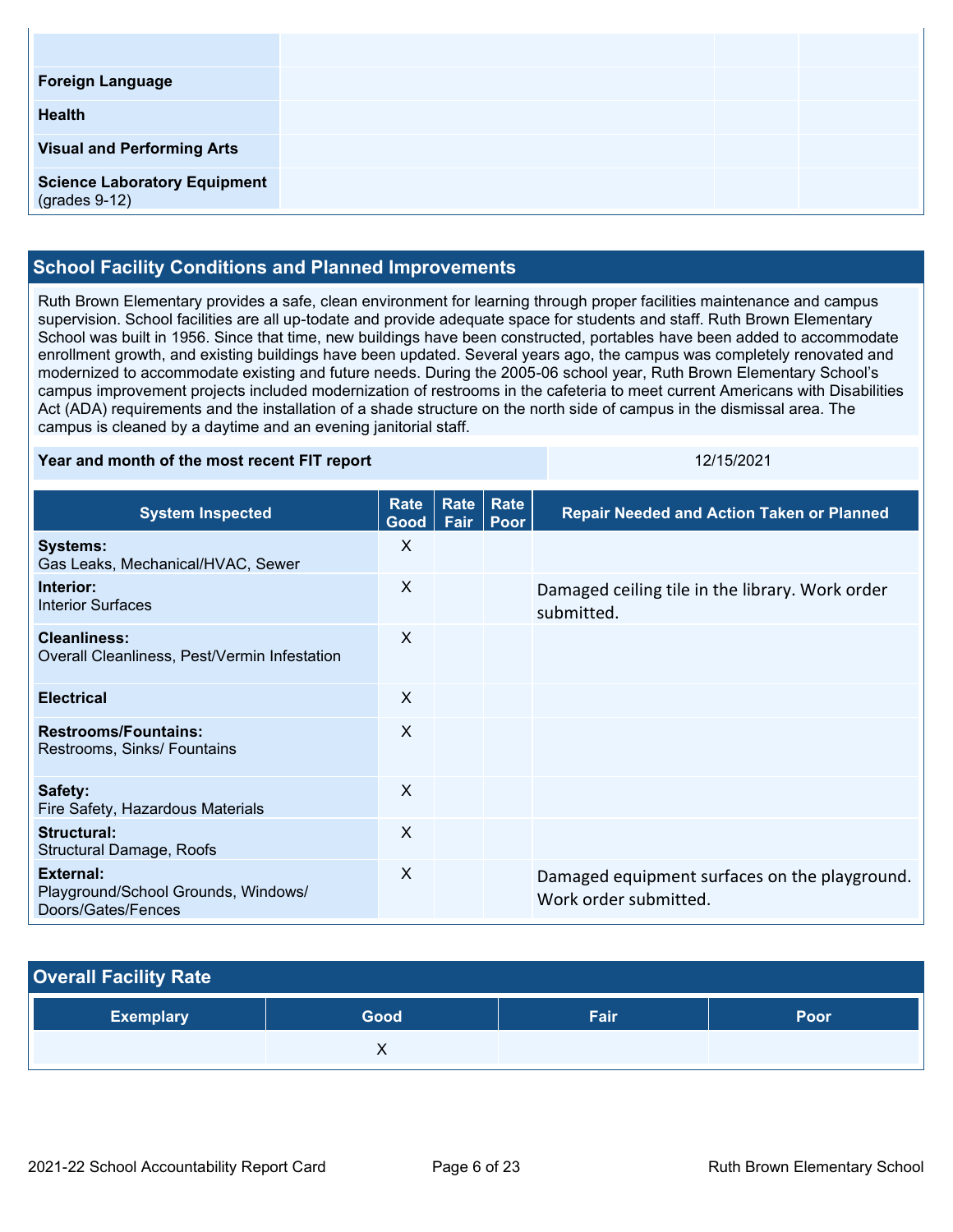## **B. Pupil Outcomes State Priority: Pupil Achievement**

The SARC provides the following information relevant to the State priority: Pupil Achievement (Priority 4):

#### **Statewide Assessments**

(i.e., California Assessment of Student Performance and Progress [CAASPP] System includes the Smarter Balanced Summative Assessments for students in the general education population and the California Alternate Assessments [CAAs] for English language arts/literacy [ELA] and mathematics given in grades three through eight and grade eleven. Only eligible students may participate in the administration of the CAAs. CAAs items are aligned with alternate achievement standards, which are linked with the Common Core State Standards [CCSS] for students with the most significant cognitive disabilities).

The CAASPP System encompasses the following assessments and student participation requirements:

- 1. **Smarter Balanced Summative Assessments and CAAs for ELA** in grades three through eight and grade eleven.
- 2. **Smarter Balanced Summative Assessments and CAAs for mathematics** in grades three through eight and grade eleven.
- 3. **California Science Test (CAST) and CAAs for Science** in grades five, eight, and once in high school (i.e., grade ten, eleven, or twelve).

#### **SARC Reporting in the 2020-2021 School Year Only**

Where the most viable option, LEAs were required to administer the statewide summative assessment in ELA and mathematics. Where a statewide summative assessment was not the most viable option for the LEA (or for one or more gradelevel[s] within the LEA) due to the pandemic, LEAs were allowed to report results from a different assessment that met the criteria established by the State Board of Education (SBE) on March 16, 2021. The assessments were required to be:

- Aligned with CA CCSS for ELA and mathematics;
- Available to students in grades 3 through 8, and grade 11; and
- Uniformly administered across a grade, grade span, school, or district to all eligible students.

#### **Options**

Note that the CAAs could only be administered in-person following health and safety requirements. If it was not viable for the LEA to administer the CAAs in person with health and safety guidelines in place, the LEA was directed to not administer the tests. There were no other assessment options available for the CAAs. Schools administered the Smarter Balanced Summative Assessments for ELA and mathematics, other assessments that meet the SBE criteria, or a combination of both, and they could only choose one of the following:

- Smarter Balanced ELA and mathematics summative assessments;
- Other assessments meeting the SBE criteria; or
- Combination of Smarter Balanced ELA and mathematics summative assessments and other assessments.

The percentage of students who have successfully completed courses that satisfy the requirements for entrance to the University of California and the California State University, or career technical education sequences or programs of study.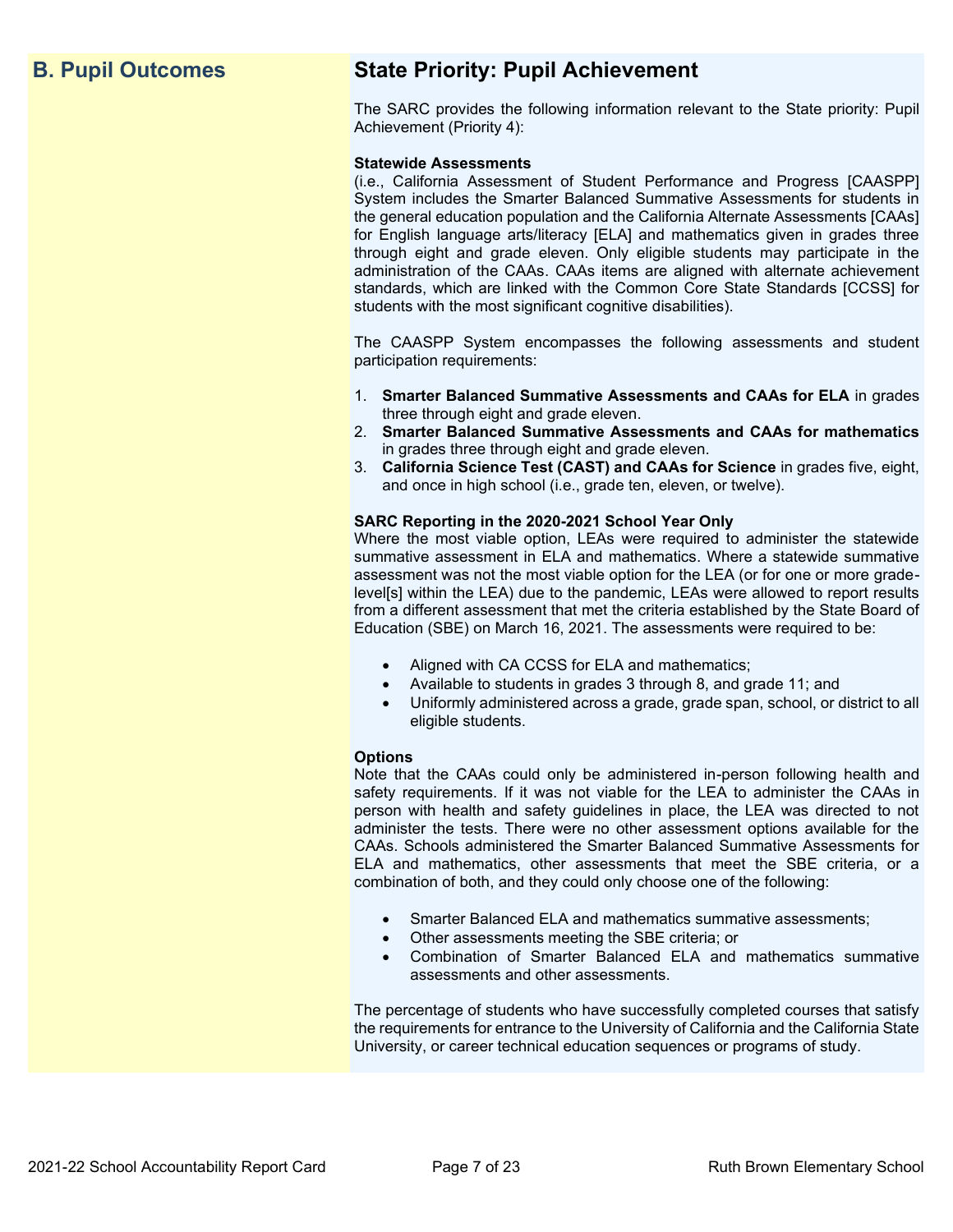## **Percentage of Students Meeting or Exceeding the State Standard on CAASPP**

This table displays CAASPP test results in ELA and mathematics for all students grades three through eight and grade eleven taking and completing a state-administered assessment.

The 2019-2020 data cells with N/A values indicate that the 2019-2020 data are not available due to the COVID-19 pandemic and resulting summative test suspension. The Executive Order N-30-20 was issued which waived the assessment, accountability, and reporting requirements for the 2019-2020 school year.

The 2020-2021 data cells have N/A values because these data are not comparable to other year data due to the COVID-19 pandemic during the 2020-2021 school year. Where the CAASPP assessments in ELA and/or mathematics is not the most viable option, the LEAs were allowed to administer local assessments. Therefore, the 2020-2021 data between school years for the school, district, state are not an accurate comparison. As such, it is inappropriate to compare results of the 2020-2021 school year to other school years.

| Subject                                                              | <b>School</b><br>2019-20 | <b>School</b><br>2020-21 | <b>District</b><br>2019-20 | <b>District</b><br>2020-21 | <b>State</b><br>2019-20 | <b>State</b><br>2020-21 |
|----------------------------------------------------------------------|--------------------------|--------------------------|----------------------------|----------------------------|-------------------------|-------------------------|
| <b>English Language Arts/Literacy</b><br>$\left($ grades 3-8 and 11) | N/A                      | N/A                      | N/A                        | N/A                        | N/A                     | N/A                     |
| <b>Mathematics</b><br>$(grades 3-8 and 11)$                          | N/A                      | N/A                      | N/A                        | N/A                        | N/A                     | N/A                     |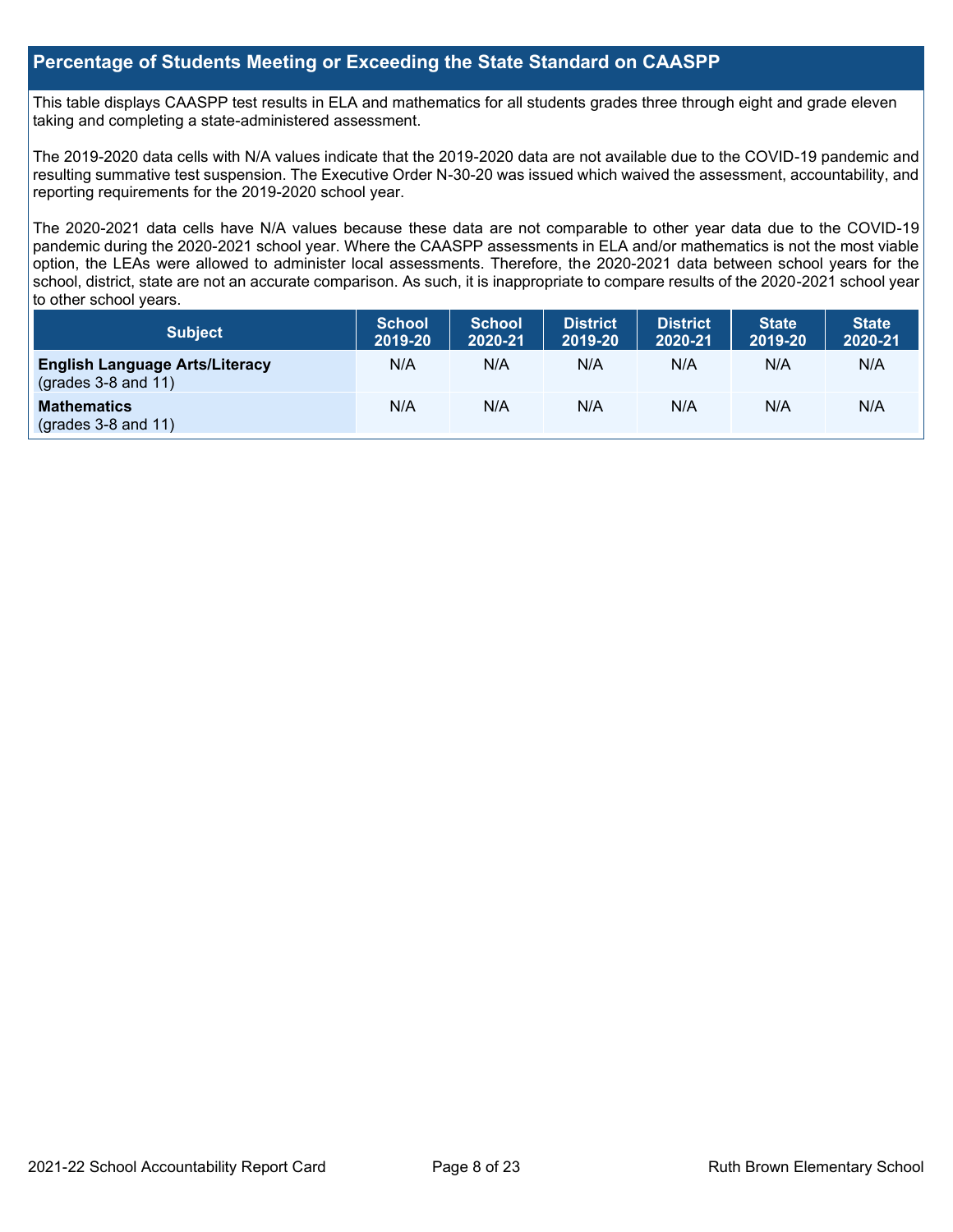## **2020-21 CAASPP Test Results in ELA by Student Group**

This table displays CAASPP test results in ELA by student group for students grades three through eight and grade eleven taking and completing a state-administered assessment. The CDE will populate this table for schools in cases where the school administered the CAASPP assessment. In cases where the school administered a local assessment instead of CAASPP, the CDE will populate this table with "NT" values, meaning this school did not test students using the CAASPP. See the local assessment(s) table for more information.

| <b>CAASPP</b><br><b>Student Groups</b>               | <b>CAASPP</b><br><b>Total</b><br><b>Enrollment</b> | <b>CAASPP</b><br><b>Number</b><br><b>Tested</b> | <b>CAASPP</b><br><b>Percent</b><br><b>Tested</b> | <b>CAASPP</b><br><b>Percent</b><br><b>Not Tested</b> | <b>CAASPP</b><br><b>Percent</b><br><b>Met or</b><br><b>Exceeded</b> |
|------------------------------------------------------|----------------------------------------------------|-------------------------------------------------|--------------------------------------------------|------------------------------------------------------|---------------------------------------------------------------------|
| <b>All Students</b>                                  | 427                                                | 5                                               | 1.17                                             | 98.83                                                | $\overline{\phantom{a}}$                                            |
| <b>Female</b>                                        | 210                                                | $\overline{2}$                                  | 0.95                                             | 99.05                                                |                                                                     |
| <b>Male</b>                                          | 217                                                | 3                                               | 1.38                                             | 98.62                                                | --                                                                  |
| American Indian or Alaska Native                     | --                                                 | $\qquad \qquad -$                               | --                                               | --                                                   | --                                                                  |
| <b>Asian</b>                                         |                                                    | --                                              |                                                  |                                                      |                                                                     |
| <b>Black or African American</b>                     | 33                                                 | $\mathbf 0$                                     | $\mathbf{0}$                                     | 100                                                  | --                                                                  |
| <b>Filipino</b>                                      | --                                                 | $-$                                             | $-$                                              |                                                      |                                                                     |
| <b>Hispanic or Latino</b>                            | 306                                                | 3                                               | 0.98                                             | 99.02                                                | --                                                                  |
| Native Hawaiian or Pacific Islander                  | $\mathbf{0}$                                       | $\mathbf 0$                                     | $\mathbf 0$                                      | 0                                                    | $\mathbf 0$                                                         |
| <b>Two or More Races</b>                             | $\sim$                                             | $-$                                             |                                                  | --                                                   |                                                                     |
| <b>White</b>                                         | 73                                                 | $\overline{2}$                                  | 2.74                                             | 97.26                                                | $\hspace{0.05cm}$ – $\hspace{0.05cm}$                               |
| <b>English Learners</b>                              | 38                                                 | $\mathbf{1}$                                    | 2.63                                             | 97.37                                                |                                                                     |
| <b>Foster Youth</b>                                  | --                                                 | $\qquad \qquad -$                               | --                                               |                                                      | --                                                                  |
| <b>Homeless</b>                                      | $\mathbf{0}$                                       | $\pmb{0}$                                       | $\mathbf 0$                                      | $\Omega$                                             | $\mathbf 0$                                                         |
| <b>Military</b>                                      | $\mathbf 0$                                        | $\pmb{0}$                                       | $\mathbf 0$                                      | 0                                                    | 0                                                                   |
| <b>Socioeconomically Disadvantaged</b>               | 338                                                | 4                                               | 1.18                                             | 98.82                                                | --                                                                  |
| <b>Students Receiving Migrant Education Services</b> | --                                                 | --                                              |                                                  |                                                      |                                                                     |
| <b>Students with Disabilities</b>                    | 55                                                 | 5                                               | 9.09                                             | 90.91                                                | --                                                                  |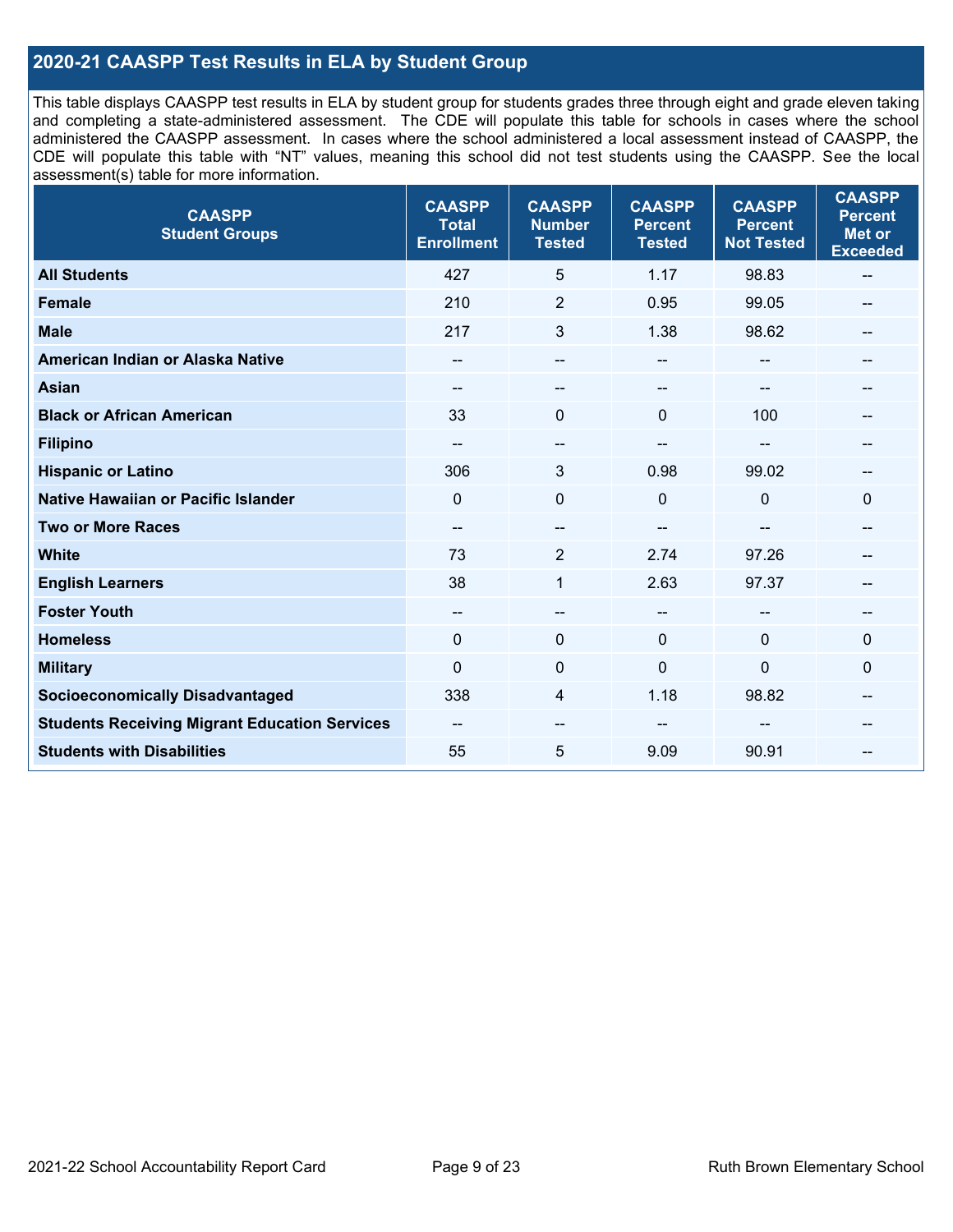## **2020-21 CAASPP Test Results in Math by Student Group**

This table displays CAASPP test results in Math by student group for students grades three through eight and grade eleven taking and completing a state-administered assessment. The CDE will populate this table for schools in cases where the school administered the CAASPP assessment. In cases where the school administered a local assessment instead of CAASPP, the CDE will populate this table with "NT" values, meaning this school did not test students using the CAASPP. See the local assessment(s) table for more information.

| <b>CAASPP</b><br><b>Student Groups</b>               | <b>CAASPP</b><br><b>Total</b><br><b>Enrollment</b> | <b>CAASPP</b><br><b>Number</b><br><b>Tested</b> | <b>CAASPP</b><br><b>Percent</b><br><b>Tested</b> | <b>CAASPP</b><br><b>Percent</b><br><b>Not Tested</b> | <b>CAASPP</b><br><b>Percent</b><br><b>Met or</b><br><b>Exceeded</b> |
|------------------------------------------------------|----------------------------------------------------|-------------------------------------------------|--------------------------------------------------|------------------------------------------------------|---------------------------------------------------------------------|
| <b>All Students</b>                                  | 427                                                | 5                                               | 1.17                                             | 98.83                                                | $\overline{\phantom{a}}$                                            |
| <b>Female</b>                                        | 210                                                | $\overline{2}$                                  | 0.95                                             | 99.05                                                |                                                                     |
| <b>Male</b>                                          | 217                                                | 3                                               | 1.38                                             | 98.62                                                | --                                                                  |
| American Indian or Alaska Native                     | $- -$                                              | $\qquad \qquad -$                               | --                                               | --                                                   | --                                                                  |
| <b>Asian</b>                                         |                                                    | --                                              |                                                  |                                                      |                                                                     |
| <b>Black or African American</b>                     | 33                                                 | $\Omega$                                        | 0.00                                             | 100.00                                               | --                                                                  |
| <b>Filipino</b>                                      | --                                                 | --                                              | --                                               |                                                      |                                                                     |
| <b>Hispanic or Latino</b>                            | 306                                                | 3                                               | 0.98                                             | 99.02                                                | $\overline{a}$                                                      |
| <b>Native Hawaiian or Pacific Islander</b>           | $\mathbf{0}$                                       | $\mathbf 0$                                     | $\Omega$                                         | $\mathbf 0$                                          | $\mathbf 0$                                                         |
| <b>Two or More Races</b>                             | --                                                 | --                                              | --                                               |                                                      | --                                                                  |
| <b>White</b>                                         | 73                                                 | $\overline{2}$                                  | 2.74                                             | 97.26                                                | --                                                                  |
| <b>English Learners</b>                              | 38                                                 | $\mathbf{1}$                                    | 2.63                                             | 97.37                                                | --                                                                  |
| <b>Foster Youth</b>                                  | --                                                 | --                                              | --                                               |                                                      |                                                                     |
| <b>Homeless</b>                                      | $\mathbf{0}$                                       | $\mathbf 0$                                     | $\mathbf 0$                                      | $\Omega$                                             | $\mathbf 0$                                                         |
| <b>Military</b>                                      | $\mathbf 0$                                        | $\pmb{0}$                                       | 0                                                | $\mathbf 0$                                          | $\mathbf 0$                                                         |
| <b>Socioeconomically Disadvantaged</b>               | 338                                                | 4                                               | 1.18                                             | 98.82                                                | --                                                                  |
| <b>Students Receiving Migrant Education Services</b> |                                                    | --                                              |                                                  |                                                      |                                                                     |
| <b>Students with Disabilities</b>                    | 55                                                 | 5                                               | 9.09                                             | 90.91                                                |                                                                     |

## **2020-21 Local Assessment Test Results in ELA by Student Group**

This table displays Local Assessment test results in ELA by student group for students grades three through eight and grade eleven. LEAs/schools will populate this table for schools in cases where the school administered a local assessment. In cases where the school administered the CAASPP assessment, LEAs/schools will populate this table with "N/A" values in all cells, meaning this table is Not Applicable for this school.

| <b>All Students</b>              | 415            | 369 | 88.92 | 11.08 | 27.10 |
|----------------------------------|----------------|-----|-------|-------|-------|
| Female                           | 200            | 181 | 90.50 | 09.50 | 29.28 |
| <b>Male</b>                      | 214            | 187 | 87.38 | 12.62 | 25.13 |
| American Indian or Alaska Native |                | N/A | N/A   | N/A   | N/A   |
| Asian                            | $\overline{2}$ | N/A | N/A   | N/A   | N/A   |
| <b>Black or African American</b> | 33             | 21  | 63.64 | 36.36 | 19.05 |
| <b>Filipino</b>                  | 3              | N/A | N/A   | N/A   | N/A   |
| <b>Hispanic or Latino</b>        | 299            | 255 | 85.28 | 14.72 | 24.31 |

2021-22 School Accountability Report Card **Page 10 of 23** Ruth Brown Elementary School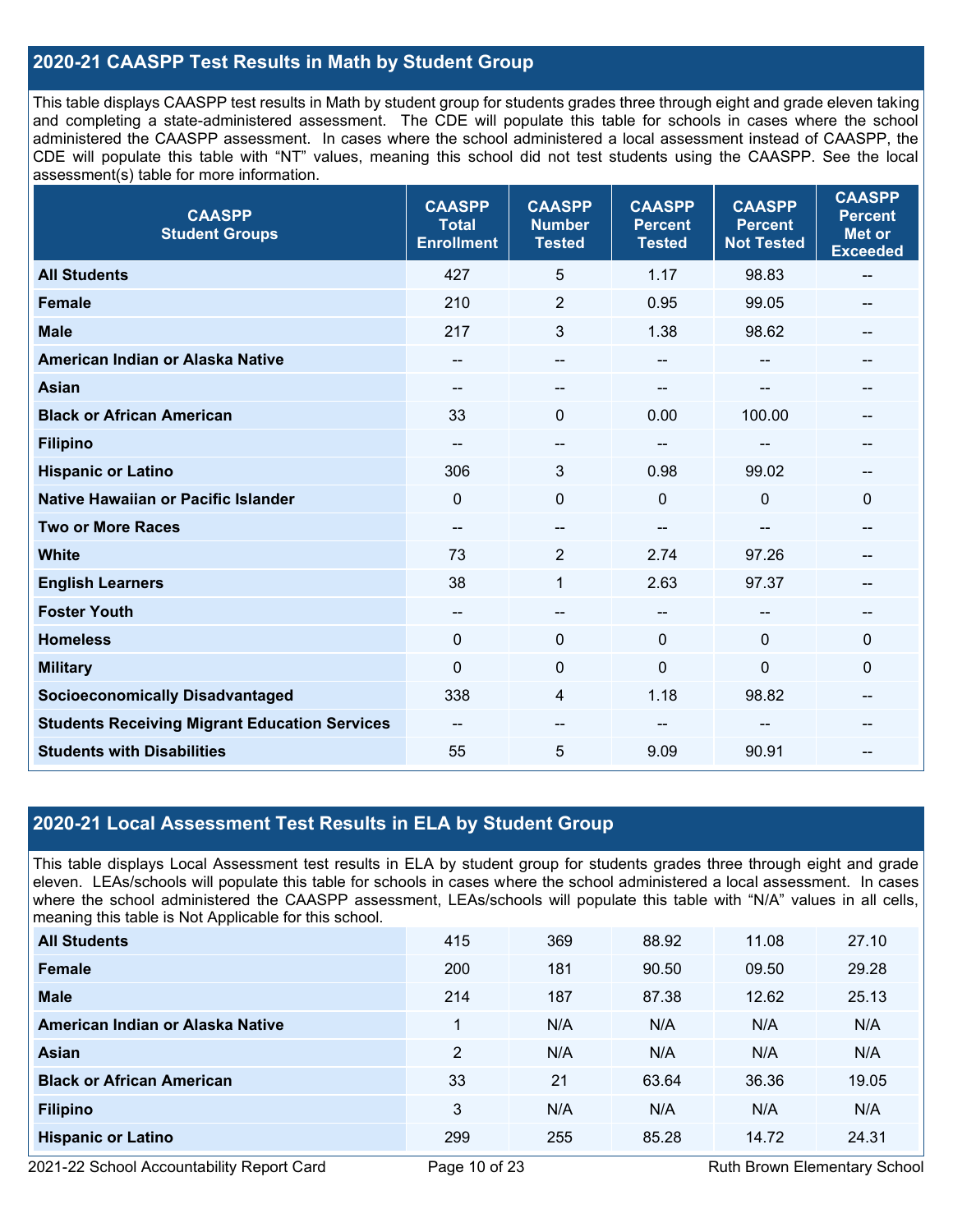| Native Hawaiian or Pacific Islander                                                        | $\mathbf 0$  | N/A | N/A   | N/A   | N/A   |
|--------------------------------------------------------------------------------------------|--------------|-----|-------|-------|-------|
| Two or More Races                                                                          | 9            | N/A | N/A   | N/A   | N/A   |
| <b>White</b>                                                                               | 68           | 56  | 82.35 | 17.65 | 48.21 |
| <b>English Learners</b>                                                                    | 36           | 30  | 83.33 | 16.67 | 06.67 |
| <b>Foster Youth</b>                                                                        | 4            | N/A | N/A   | N/A   | N/A   |
| <b>Homeless</b>                                                                            | $\mathbf{0}$ | N/A | N/A   | N/A   | N/A   |
| <b>Military</b>                                                                            | $\mathbf{0}$ | N/A | N/A   | N/A   | N/A   |
| <b>Socioeconomically Disadvantaged</b>                                                     | 397          | 355 | 89.42 | 10.58 | 27.32 |
| <b>Students Receiving Migrant Education Services</b>                                       | 14           | N/A | N/A   | N/A   | N/A   |
| <b>Students with Disabilities</b>                                                          | 59           | 44  | 74.58 | 25.42 | 22.73 |
| *At or above the grade-level standard in the context of the local assessment administered. |              |     |       |       |       |

## **2020-21 Local Assessment Test Results in Math by Student Group**

This table displays Local Assessment test results in Math by student group for students grades three through eight and grade eleven. LEAs/schools will populate this table for schools in cases where the school administered a local assessment. In cases where the school administered the CAASPP assessment, LEAs/schools will populate this table with "N/A" values in all cells, meaning this table is Not Applicable for this school.

| <b>All Students</b>                                                                        | 415            | 368 | 88.67 | 11.33 | 07.07 |
|--------------------------------------------------------------------------------------------|----------------|-----|-------|-------|-------|
| <b>Female</b>                                                                              | 200            | 176 | 88.00 | 12.00 | 14.20 |
| <b>Male</b>                                                                                | 214            | 178 | 83.18 | 16.82 | 07.87 |
| American Indian or Alaska Native                                                           | $\mathbf{1}$   | N/A | N/A   | N/A   | N/A   |
| <b>Asian</b>                                                                               | $\overline{2}$ | N/A | N/A   | N/A   | N/A   |
| <b>Black or African American</b>                                                           | 33             | 21  | 63.64 | 36.36 | 04.76 |
| <b>Filipino</b>                                                                            | 3              | N/A | N/A   | N/A   | N/A   |
| <b>Hispanic or Latino</b>                                                                  | 299            | 254 | 84.95 | 15.05 | 10.63 |
| Native Hawaiian or Pacific Islander                                                        | $\Omega$       | N/A | N/A   | N/A   | N/A   |
| <b>Two or More Races</b>                                                                   | 9              | N/A | N/A   | N/A   | N/A   |
| <b>White</b>                                                                               | 68             | 56  | 82.35 | 17.65 | 14.29 |
| <b>English Learners</b>                                                                    | 36             | 29  | 80.56 | 19.44 | 10.34 |
| <b>Foster Youth</b>                                                                        | 4              | N/A | N/A   | N/A   | N/A   |
| <b>Homeless</b>                                                                            | $\Omega$       | N/A | N/A   | N/A   | N/A   |
| <b>Military</b>                                                                            | $\Omega$       | N/A | N/A   | N/A   | N/A   |
| <b>Socioeconomically Disadvantaged</b>                                                     | 397            | 354 | 89.17 | 10.83 | 11.07 |
| <b>Students Receiving Migrant Education Services</b>                                       | 14             | N/A | N/A   | N/A   | N/A   |
| <b>Students with Disabilities</b>                                                          | 59             | 41  | 69.49 | 30.51 | 07.32 |
| *At or above the grade-level standard in the context of the local assessment administered. |                |     |       |       |       |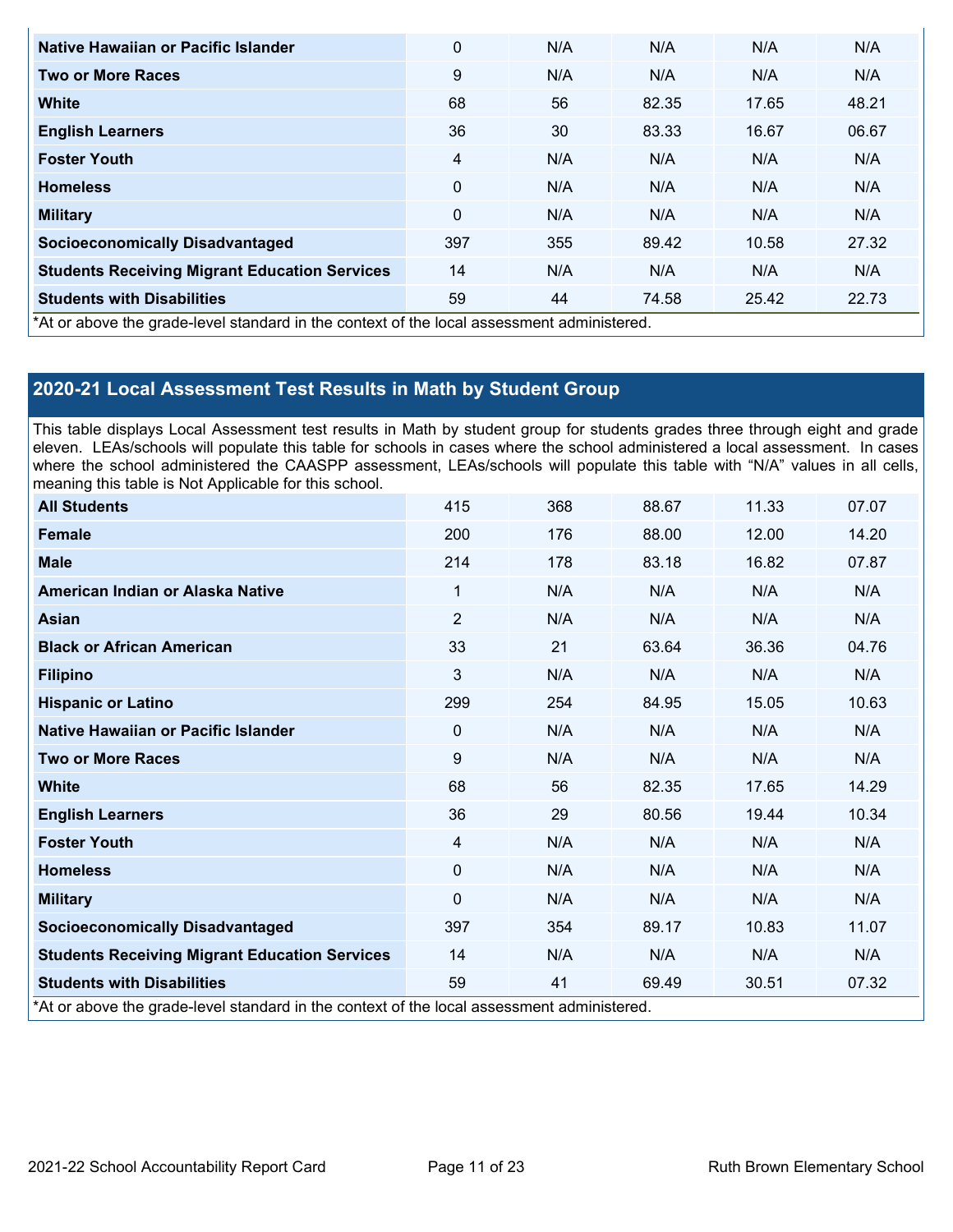## **CAASPP Test Results in Science for All Students**

This table displays the percentage of all students grades five, eight, and High School meeting or exceeding the State Standard.

The 2019-2020 data cells with N/A values indicate that the 2019-2020 data are not available due to the COVID-19 pandemic and resulting summative testing suspension. The Executive Order N-30-20 was issued which waived the assessment, accountability, and reporting requirements for the 2019-2020 school year.

For any 2020-2021 data cells with N/T values indicate that this school did not test students using the CAASPP Science.

| <b>Subject</b>                                  | <b>School</b> | <b>School</b> | <b>District</b> | District | <b>State</b> | <b>State</b> |
|-------------------------------------------------|---------------|---------------|-----------------|----------|--------------|--------------|
|                                                 | 2019-20       | 2020-21       | 2019-20         | 2020-21  | 2019-20      | 2020-21      |
| <b>Science</b><br>(grades 5, 8 and high school) | N/A           | NT            | N/A             | NT       | N/A          | 28.72        |

## **2020-21 CAASPP Test Results in Science by Student Group**

This table displays CAASPP test results in Science by student group for students grades five, eight, and High School. For any data cells with N/T values indicate that this school did not test students using the CAASPP Science.

| <b>Student Group</b>                                 | <b>Total</b><br><b>Enrollment</b> | <b>Number</b><br><b>Tested</b> | <b>Percent</b><br><b>Tested</b> | <b>Percent</b><br><b>Not Tested</b> | <b>Percent</b><br><b>Met or</b><br><b>Exceeded</b> |
|------------------------------------------------------|-----------------------------------|--------------------------------|---------------------------------|-------------------------------------|----------------------------------------------------|
| <b>All Students</b>                                  | 135                               | <b>NT</b>                      | <b>NT</b>                       | <b>NT</b>                           | <b>NT</b>                                          |
| <b>Female</b>                                        | 66                                | <b>NT</b>                      | <b>NT</b>                       | <b>NT</b>                           | <b>NT</b>                                          |
| <b>Male</b>                                          | 69                                | <b>NT</b>                      | <b>NT</b>                       | <b>NT</b>                           | <b>NT</b>                                          |
| American Indian or Alaska Native                     | $\Omega$                          | 0                              | $\mathbf 0$                     | $\Omega$                            | $\mathbf{0}$                                       |
| <b>Asian</b>                                         | 0                                 | $\pmb{0}$                      | $\mathbf 0$                     | $\mathbf 0$                         | $\mathbf 0$                                        |
| <b>Black or African American</b>                     | 12                                | <b>NT</b>                      | <b>NT</b>                       | <b>NT</b>                           | <b>NT</b>                                          |
| <b>Filipino</b>                                      | $\Omega$                          | 0                              | $\mathbf{0}$                    | $\mathbf{0}$                        | $\mathbf{0}$                                       |
| <b>Hispanic or Latino</b>                            | 94                                | <b>NT</b>                      | <b>NT</b>                       | <b>NT</b>                           | <b>NT</b>                                          |
| Native Hawaiian or Pacific Islander                  | $\overline{0}$                    | $\mathbf 0$                    | $\mathbf 0$                     | $\overline{0}$                      | $\mathbf{0}$                                       |
| <b>Two or More Races</b>                             | --                                | <b>NT</b>                      | <b>NT</b>                       | <b>NT</b>                           | <b>NT</b>                                          |
| <b>White</b>                                         | 25                                | <b>NT</b>                      | <b>NT</b>                       | <b>NT</b>                           | <b>NT</b>                                          |
| <b>English Learners</b>                              | --                                | <b>NT</b>                      | <b>NT</b>                       | <b>NT</b>                           | <b>NT</b>                                          |
| <b>Foster Youth</b>                                  | --                                | <b>NT</b>                      | <b>NT</b>                       | <b>NT</b>                           | <b>NT</b>                                          |
| <b>Homeless</b>                                      | 0                                 | $\mathbf 0$                    | $\mathbf 0$                     | $\Omega$                            | $\mathbf 0$                                        |
| <b>Military</b>                                      | $\Omega$                          | 0                              | $\mathbf{0}$                    | $\Omega$                            | $\mathbf{0}$                                       |
| <b>Socioeconomically Disadvantaged</b>               | 104                               | <b>NT</b>                      | <b>NT</b>                       | <b>NT</b>                           | <b>NT</b>                                          |
| <b>Students Receiving Migrant Education Services</b> |                                   | <b>NT</b>                      | <b>NT</b>                       | <b>NT</b>                           | <b>NT</b>                                          |
| <b>Students with Disabilities</b>                    | --                                | <b>NT</b>                      | <b>NT</b>                       | <b>NT</b>                           | <b>NT</b>                                          |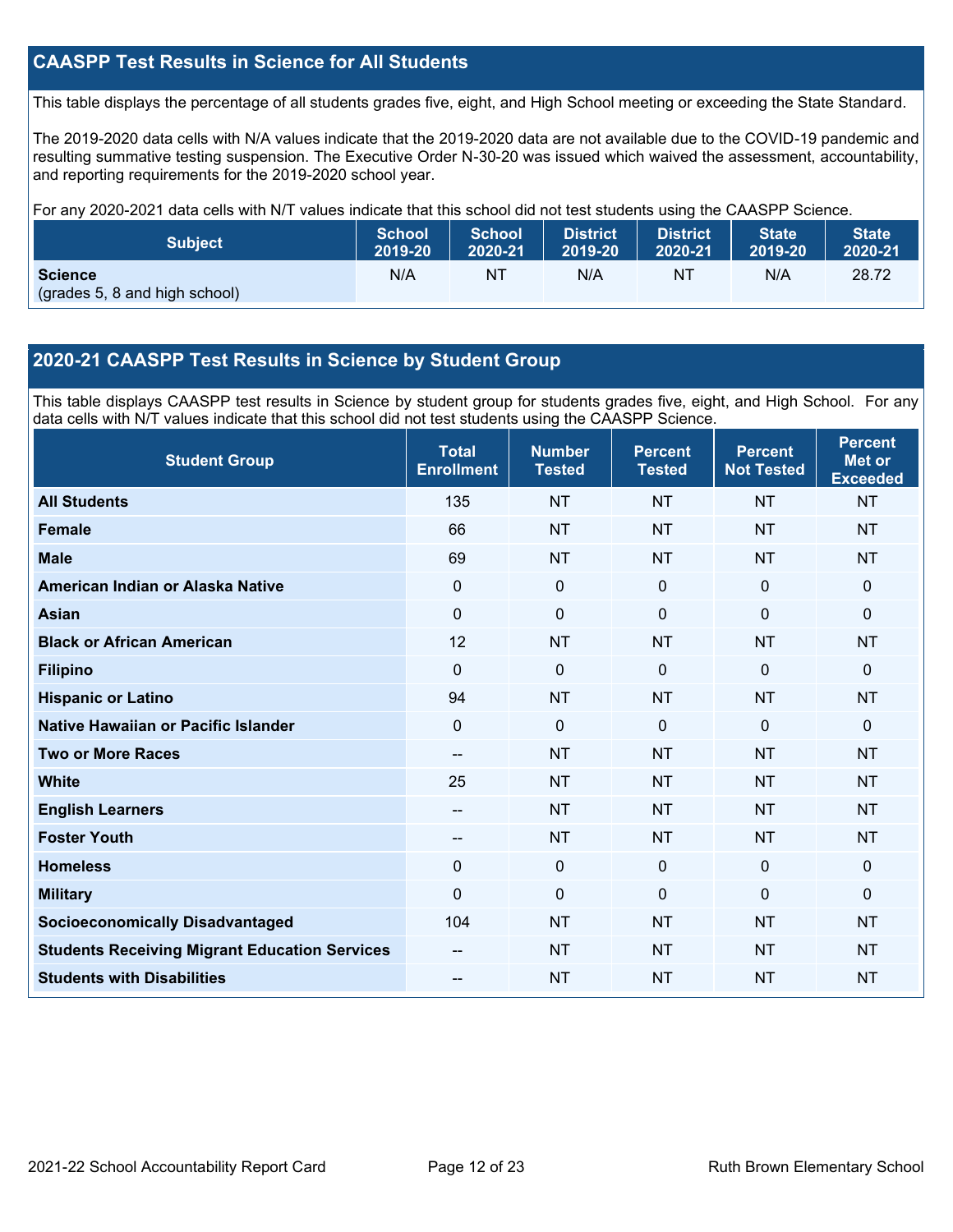## **B. Pupil Outcomes State Priority: Other Pupil Outcomes**

The SARC provides the following information relevant to the State priority: Other Pupil Outcomes (Priority 8): Pupil outcomes in the subject area of physical education.

## **2020-21 California Physical Fitness Test Results**

Due to the COVID-19 crisis, the Physical Fitness Test was suspended during the 2020-2021 school year and therefore no data are reported and each cell in this table is populated with "N/A."

| <b>Grade Level</b> | <b>Four of Six Fitness Standards</b> | <b>Five of Six Fitness Standards</b> | Percentage of Students Meeting   Percentage of Students Meeting   Percentage of Students Meeting  <br><b>Six of Six Fitness Standards</b> |
|--------------------|--------------------------------------|--------------------------------------|-------------------------------------------------------------------------------------------------------------------------------------------|
| Grade 5            | N/A                                  | N/A                                  | N/A                                                                                                                                       |
| Grade 7            | N/A                                  | N/A                                  | N/A                                                                                                                                       |
| Grade 9            | N/A                                  | N/A                                  | N/A                                                                                                                                       |

## **C. Engagement State Priority: Parental Involvement**

The SARC provides the following information relevant to the State priority: Parental Involvement (Priority 3): Efforts the school district makes to seek parent input in making decisions regarding the school district and at each school site.

### **2021-22 Opportunities for Parental Involvement**

Parents and community members are caring and committed individuals who support the education program at Ruth Brown Elementary School. Along with the School Site Council (SSC) and English Learner Advisory Committee (ELAC), board members, community service organizations, and parent volunteers dedicate time to volunteer in the classrooms. Community organizations and area businesses contribute incentive rewards for academic excellence and good citizenship. Monthly assemblies and school activities are also offered on campus to help guide parents in their effort to improve their child's education and social development. Parents are also encouraged to join our Parent Teacher Organization. This group fund raises to provide extra items for the school. They also work to provide activities for student involvement, such as dances, fall festivals, multicultural events, and movie nights. The partnerships developed between the school and community volunteers and organizations enhance the experience of all the students at Ruth Brown Elementary.

Parents and students are able to keep updated and informed by viewing our school website at [https://rbes.pvusd.us/.](https://rbes.pvusd.us/) On the site, one may access school information such as our parent handbook. Ruth Brown also uses Aeries Parent Connection, which allows parents to view grades and attendance online. Ruth Brown Elementary also keeps communication open with families through Facebook, Twitter, and Instagram. We also use a school wide recorded telephone message system to inform parents of emergency situations and general school information.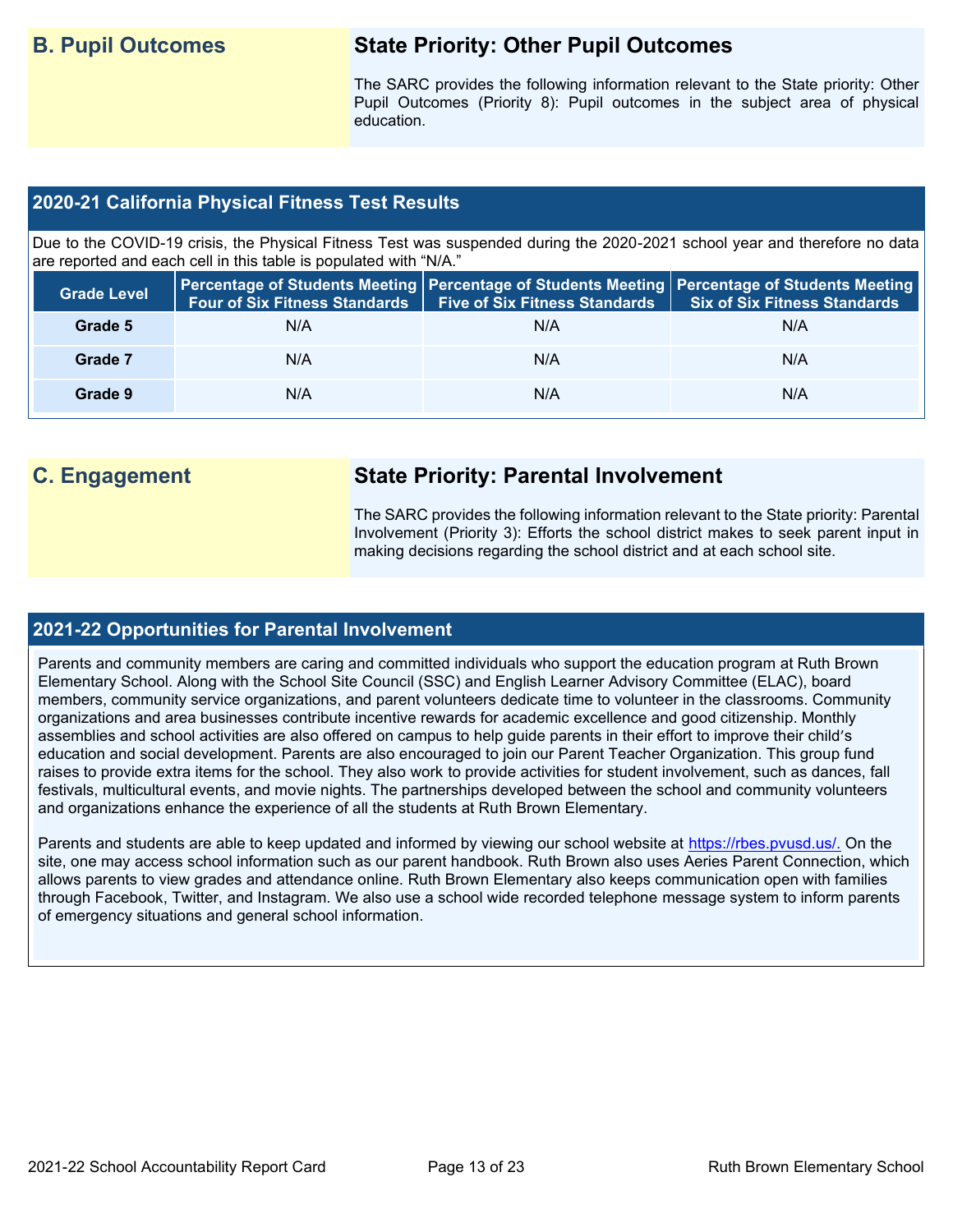## **2020-21 Chronic Absenteeism by Student Group**

| <b>Student Group</b>                                 | <b>Cumulative</b><br><b>Enrollment</b> | <b>Chronic</b><br><b>Absenteeism</b><br><b>Eligible Enrollment</b> | <b>Chronic</b><br><b>Absenteeism</b><br><b>Count</b> | <b>Chronic</b><br><b>Absenteeism</b><br><b>Rate</b> |
|------------------------------------------------------|----------------------------------------|--------------------------------------------------------------------|------------------------------------------------------|-----------------------------------------------------|
| <b>All Students</b>                                  | 625                                    | 618                                                                | 178                                                  | 28.8                                                |
| <b>Female</b>                                        | 310                                    | 305                                                                | 81                                                   | 26.6                                                |
| <b>Male</b>                                          | 315                                    | 313                                                                | 97                                                   | 31.0                                                |
| American Indian or Alaska Native                     | 2                                      | 2                                                                  | 1                                                    | 50.0                                                |
| <b>Asian</b>                                         | 3                                      | 3                                                                  | 0                                                    | 0.0                                                 |
| <b>Black or African American</b>                     | 66                                     | 64                                                                 | 32                                                   | 50.0                                                |
| <b>Filipino</b>                                      | 3                                      | 3                                                                  | $\mathbf{0}$                                         | 0.0                                                 |
| <b>Hispanic or Latino</b>                            | 442                                    | 440                                                                | 112                                                  | 25.5                                                |
| Native Hawaiian or Pacific Islander                  | 1                                      | 1                                                                  | 1                                                    | 100.0                                               |
| <b>Two or More Races</b>                             | 15                                     | 15                                                                 | 8                                                    | 53.3                                                |
| <b>White</b>                                         | 93                                     | 90                                                                 | 24                                                   | 26.7                                                |
| <b>English Learners</b>                              | 53                                     | 53                                                                 | 10                                                   | 18.9                                                |
| <b>Foster Youth</b>                                  | 13                                     | 12                                                                 | 5                                                    | 41.7                                                |
| <b>Homeless</b>                                      | 0                                      | $\mathbf 0$                                                        | $\Omega$                                             | 0.0                                                 |
| <b>Socioeconomically Disadvantaged</b>               | 512                                    | 506                                                                | 168                                                  | 33.2                                                |
| <b>Students Receiving Migrant Education Services</b> | 13                                     | 13                                                                 | 1                                                    | 7.7                                                 |
| <b>Students with Disabilities</b>                    | 86                                     | 86                                                                 | 30                                                   | 34.9                                                |

# **C. Engagement State Priority: School Climate**

The SARC provides the following information relevant to the State priority: School Climate (Priority 6):

- Pupil suspension rates;
- Pupil expulsion rates; and
- Other local measures on the sense of safety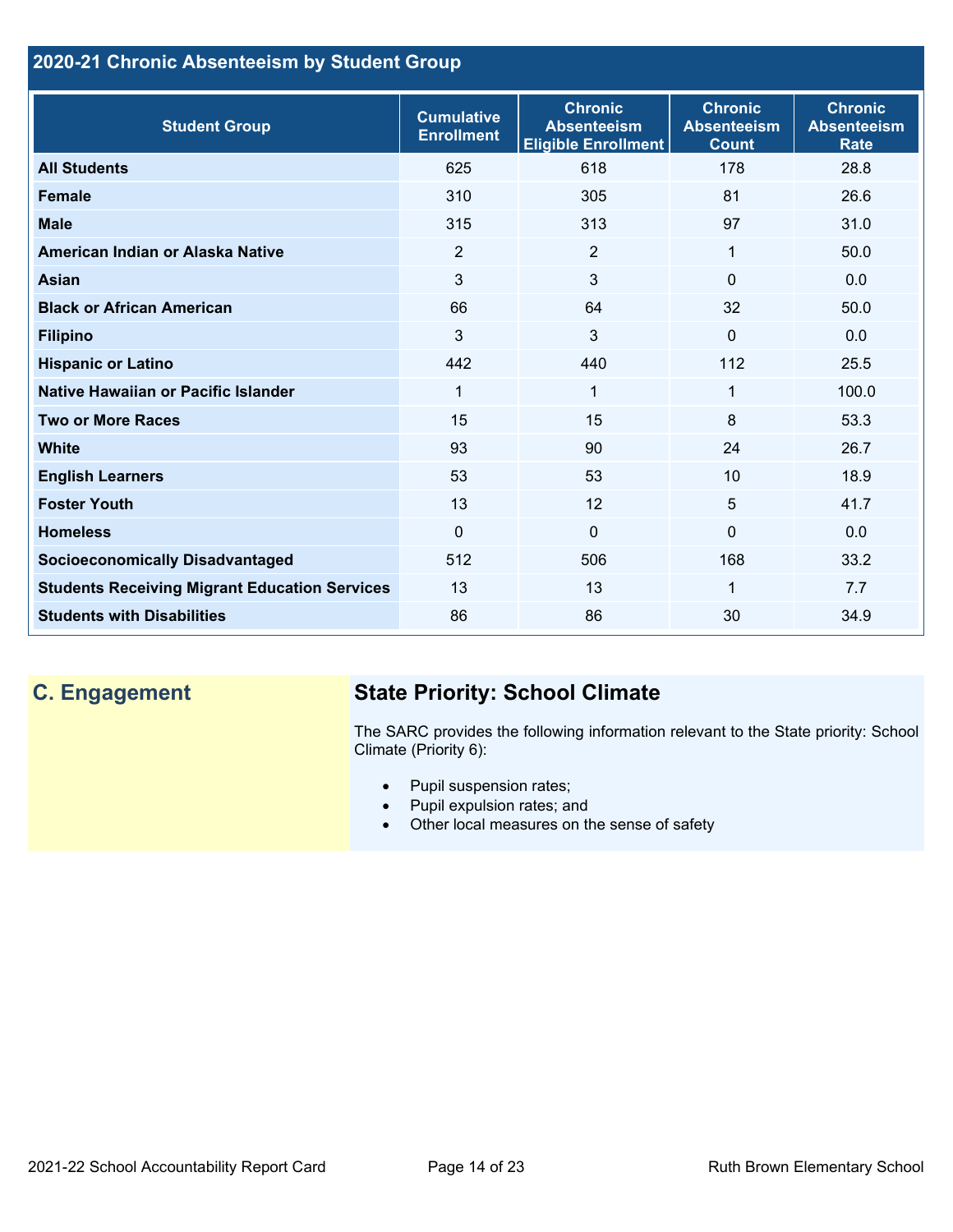## **Suspensions and Expulsions**

This table displays suspensions and expulsions data collected between July through June, each full school year respectively. Data collected during the 2020-21 school year may not be comparable to earlier years of this collection due to differences in learning mode instruction in response to the COVID-19 pandemic.

| <b>Subject</b>     | <b>School</b><br>2018-19 | <b>School</b><br>2020-21 | <b>District</b><br>2018-19 | <b>District</b><br>2020-21 | <b>State</b><br>2018-19 | <b>State</b><br>2020-21 |
|--------------------|--------------------------|--------------------------|----------------------------|----------------------------|-------------------------|-------------------------|
| <b>Suspensions</b> | 7.77                     | 0.16                     | 5.74                       | 0.11                       | 3.47                    | 0.20                    |
| <b>Expulsions</b>  | 0.14                     | 0.00                     | 0.37                       | 0.00                       | 0.08                    | 0.00                    |

This table displays suspensions and expulsions data collected between July through February, partial school year due to the COVID-19 pandemic. The 2019-2020 suspensions and expulsions rate data are not comparable to other year data because the 2019-2020 school year is a partial school year due to the COVID-19 crisis. As such, it would be inappropriate to make any comparisons in rates of suspensions and expulsions in the 2019-2020 school year compared to other school years.

| <b>Subject</b>     | <b>School</b><br>2019-20 | <b>District</b><br>2019-20 | <b>State</b><br>2019-20 |
|--------------------|--------------------------|----------------------------|-------------------------|
| <b>Suspensions</b> | 2.12                     | 3.07                       | 2.45                    |
| <b>Expulsions</b>  | 0.00                     | 0.08                       | 0.05                    |

## **2020-21 Suspensions and Expulsions by Student Group**

| <b>Student Group</b>                                 | <b>Suspensions Rate</b> | <b>Expulsions Rate</b> |
|------------------------------------------------------|-------------------------|------------------------|
| <b>All Students</b>                                  | 0.16                    | 0.00                   |
| <b>Female</b>                                        | 0.00                    | 0.00                   |
| <b>Male</b>                                          | 0.32                    | 0.00                   |
| American Indian or Alaska Native                     | 0.00                    | 0.00                   |
| <b>Asian</b>                                         | 0.00                    | 0.00                   |
| <b>Black or African American</b>                     | 0.00                    | 0.00                   |
| <b>Filipino</b>                                      | 0.00                    | 0.00                   |
| <b>Hispanic or Latino</b>                            | 0.23                    | 0.00                   |
| Native Hawaiian or Pacific Islander                  | 0.00                    | 0.00                   |
| <b>Two or More Races</b>                             | 0.00                    | 0.00                   |
| <b>White</b>                                         | 0.00                    | 0.00                   |
| <b>English Learners</b>                              | 0.00                    | 0.00                   |
| <b>Foster Youth</b>                                  | 0.00                    | 0.00                   |
| <b>Homeless</b>                                      | 0.00                    | 0.00                   |
| <b>Socioeconomically Disadvantaged</b>               | 0.20                    | 0.00                   |
| <b>Students Receiving Migrant Education Services</b> | 0.00                    | 0.00                   |
| <b>Students with Disabilities</b>                    | 1.16                    | 0.00                   |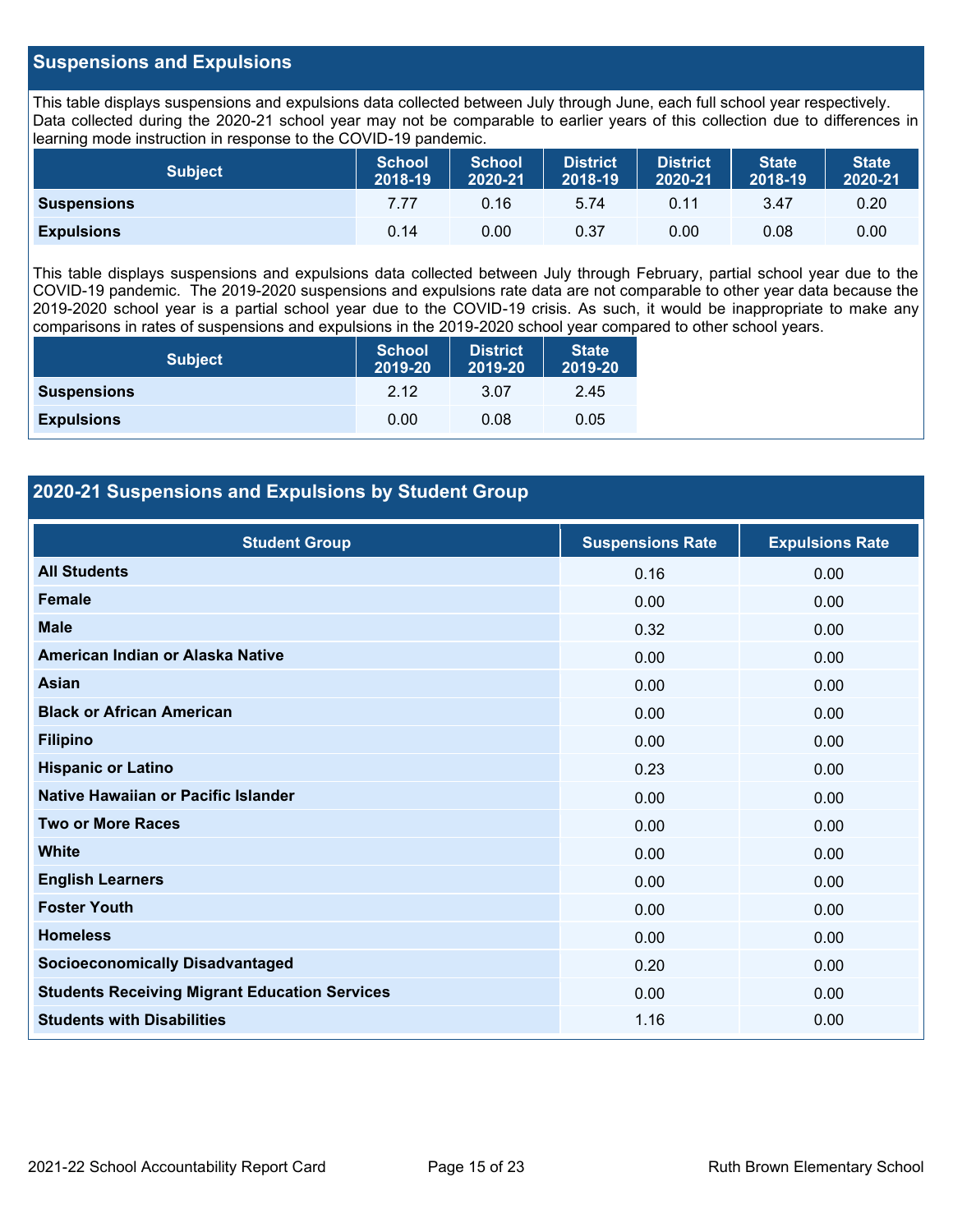## **2021-22 School Safety Plan**

A comprehensive school safety plan was initially developed for Ruth Brown Elementary in collaboration with local law enforcement and fire protection agencies and district administration to fulfill Senate Bill 187 requirements. Components of this plan include child abuse reporting procedures, teacher notification of dangerous pupil procedures, disaster response procedures, procedures for safe arrival and departure from school, sexual harassment policy, and dress code policy. Ruth Brown Elementary School's most current safety plan was reviewed by the Safety Committee in February 2021. The principal subsequently met with staff members who are assigned to key responsibilities to share updates and action plans in the event of an emergency. A school wide staff meeting was held in the fall covering the updated school site plan and emergency procedures. An updated copy of the school safety plan is available to the public at the Palo Verde Unified School District office and at the school's office.

## **D. Other SARC Information Information Required in the SARC**

The information in this section is required to be in the SARC but is not included in the state priorities for LCFF.

## **2018-19 Elementary Average Class Size and Class Size Distribution**

This table displays the 2018-19 average class size and class size distribution. The columns titled "Number of Classes" indicates how many classes fall into each size category (a range of total students per class). The "Other" category is for multigrade level classes.

| <b>Grade Level</b> | <b>Average</b><br><b>Class Size</b> | <b>1-20 Students</b> | Number of Classes with   Number of Classes with  <br>21-32 Students | <b>Number of Classes with</b><br>33+ Students |
|--------------------|-------------------------------------|----------------------|---------------------------------------------------------------------|-----------------------------------------------|
| K                  | 19                                  | 2                    | 2                                                                   |                                               |
|                    | 25                                  |                      | 3                                                                   |                                               |
| າ                  | 22                                  |                      | 4                                                                   |                                               |
| 3                  | 22                                  |                      | 3                                                                   |                                               |
|                    | 29                                  |                      | 2                                                                   |                                               |
| 5                  | 32                                  |                      | 2                                                                   |                                               |
| 6                  | 24                                  |                      | 3                                                                   |                                               |
| <b>Other</b>       | 11                                  |                      |                                                                     |                                               |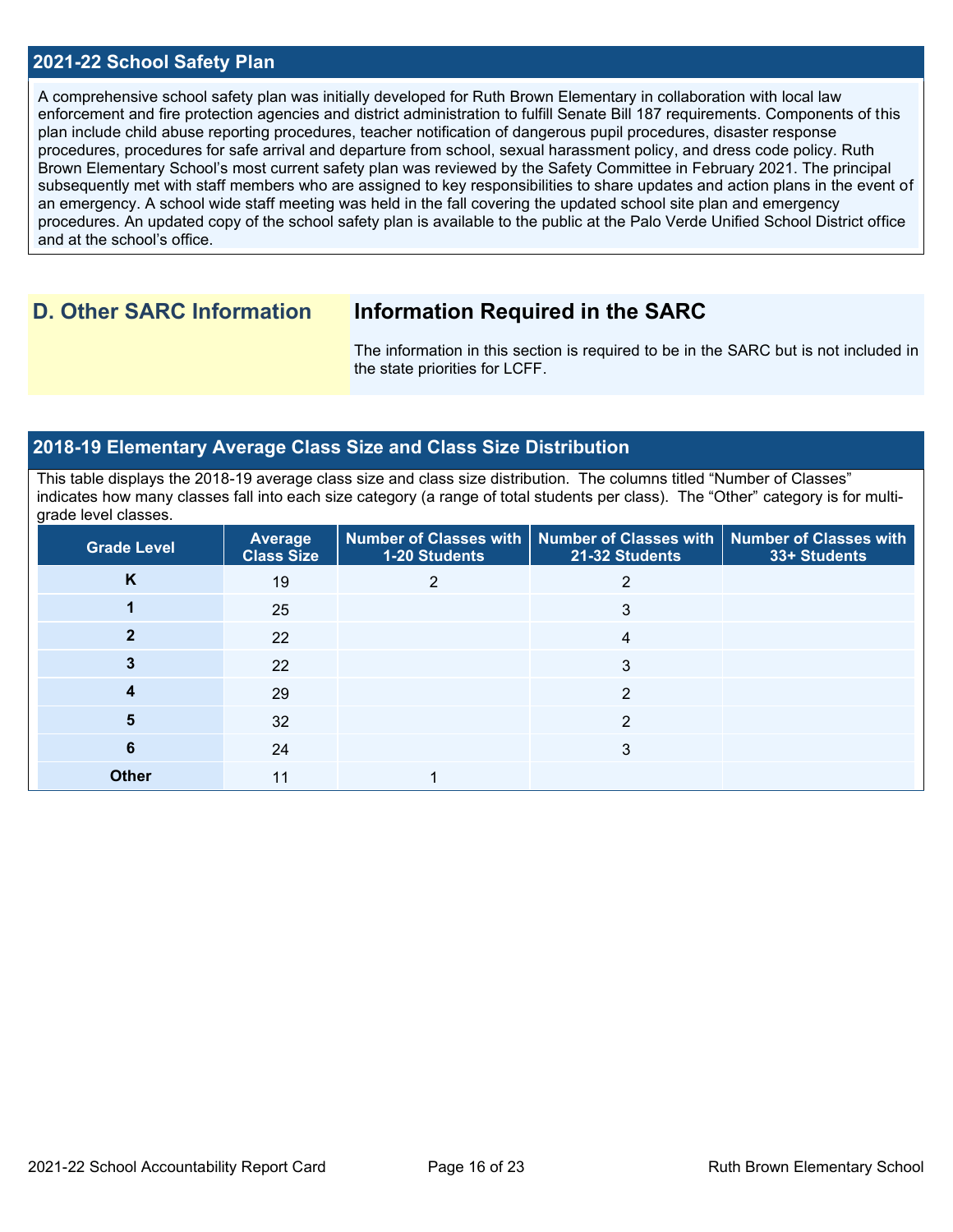## **2019-20 Elementary Average Class Size and Class Size Distribution**

This table displays the 2019-20 average class size and class size distribution. The columns titled "Number of Classes" indicates how many classes fall into each size category (a range of total students per class). The "Other" category is for multi-grade level classes.

| <b>Grade Level</b> | <b>Average</b><br><b>Class Size</b> | 1-20 Students | Number of Classes with   Number of Classes with   Number of Classes with<br>21-32 Students | 33+ Students |
|--------------------|-------------------------------------|---------------|--------------------------------------------------------------------------------------------|--------------|
| K                  | 24                                  |               | 3                                                                                          |              |
|                    | 26                                  |               | っ                                                                                          |              |
|                    | 23                                  |               | 3                                                                                          |              |
| 3                  | 24                                  |               | 3                                                                                          |              |
| 4                  | 32                                  |               | $\overline{2}$                                                                             |              |
| 5                  | 31                                  |               | っ                                                                                          |              |
| 6                  | 33                                  |               |                                                                                            |              |
| <b>Other</b>       | 13                                  | っ             |                                                                                            |              |

## **2020-21 Elementary Average Class Size and Class Size Distribution**

This table displays the 2020-21 average class size and class size distribution. The columns titled "Number of Classes" indicates how many classes fall into each size category (a range of total students per class). The "Other" category is for multi-grade level classes.

| <b>Grade Level</b> | <b>Average</b><br><b>Class Size</b> | 1-20 Students | Number of Classes with   Number of Classes with  <br>21-32 Students | Number of Classes with<br>33+ Students |
|--------------------|-------------------------------------|---------------|---------------------------------------------------------------------|----------------------------------------|
| K                  | 25                                  |               | 2                                                                   |                                        |
|                    | 20                                  |               | $\overline{2}$                                                      |                                        |
| 2                  | 27                                  |               | C                                                                   |                                        |
|                    | 25                                  |               | 3                                                                   |                                        |
| 4                  | 24                                  |               | 3                                                                   |                                        |
| 5                  | 32                                  |               | 2                                                                   |                                        |
| 6                  | 30                                  |               | 2                                                                   |                                        |
| <b>Other</b>       | 13                                  |               |                                                                     |                                        |

### **2020-21 Ratio of Pupils to Academic Counselor**

This table displays the ratio of pupils to Academic Counselor. One full time equivalent (FTE) equals one staff member working full time; one FTE could also represent two staff members who each work 50 percent of full time.

| <b>Title</b>                        | <b>Ratio</b> |
|-------------------------------------|--------------|
| <b>Pupils to Academic Counselor</b> |              |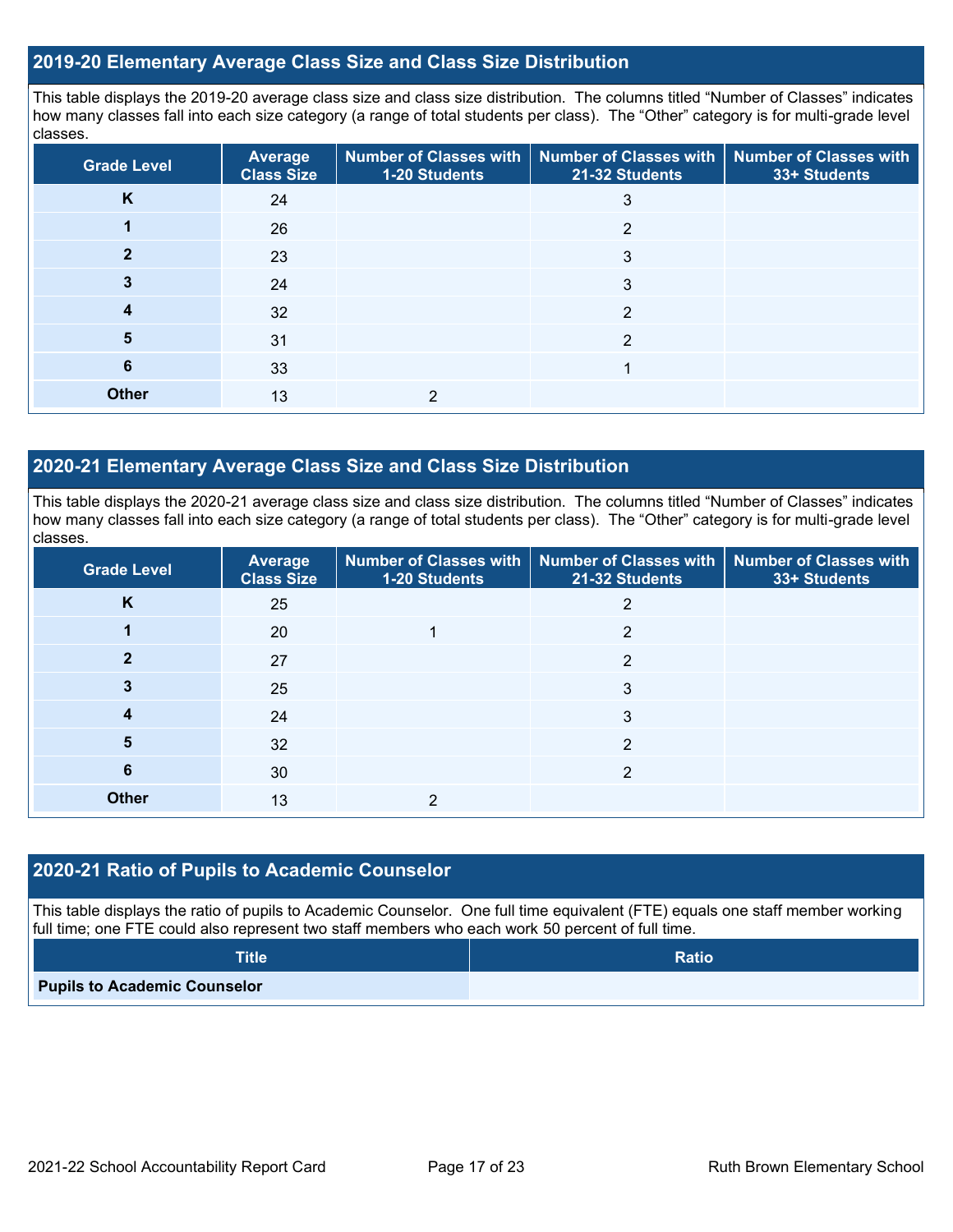## **2020-21 Student Support Services Staff**

This table displays the number of FTE support staff assigned to this school. One full time equivalent (FTE) equals one staff member working full time; one FTE could also represent two staff members who each work 50 percent of full time.

| <b>Title</b>                                                         | <b>Number of FTE Assigned to School</b> |
|----------------------------------------------------------------------|-----------------------------------------|
| <b>Counselor (Academic, Social/Behavioral or Career Development)</b> | 0                                       |
| Library Media Teacher (Librarian)                                    | 0                                       |
| Library Media Services Staff (Paraprofessional)                      | 0                                       |
| <b>Psychologist</b>                                                  | 0                                       |
| <b>Social Worker</b>                                                 | $\Omega$                                |
| <b>Speech/Language/Hearing Specialist</b>                            | 0                                       |
| <b>Resource Specialist (non-teaching)</b>                            | 0                                       |

## **2019-20 Expenditures Per Pupil and School Site Teacher Salaries**

This table displays the 2019-20 expenditures per pupil and average teach salary for this school. Cells with N/A values do not require data.

| <b>Level</b>                                         | <b>Total</b><br><b>Expenditures</b><br><b>Per Pupil</b> | <b>Expenditures</b><br><b>Per Pupil</b><br>(Restricted) | <b>Expenditures</b><br><b>Per Pupil</b><br>(Unrestricted) | <b>Average</b><br><b>Teacher</b><br><b>Salary</b> |
|------------------------------------------------------|---------------------------------------------------------|---------------------------------------------------------|-----------------------------------------------------------|---------------------------------------------------|
| <b>School Site</b>                                   | \$5,944                                                 | \$128                                                   | \$5,816                                                   | \$79,286                                          |
| <b>District</b>                                      | N/A                                                     | N/A                                                     | \$9.402                                                   | \$78,902                                          |
| <b>Percent Difference - School Site and District</b> | N/A                                                     | N/A                                                     | $-47.1$                                                   | 0.5                                               |
| <b>State</b>                                         |                                                         |                                                         | \$8,444                                                   | \$77,042                                          |
| <b>Percent Difference - School Site and State</b>    | N/A                                                     | N/A                                                     | $-36.9$                                                   | 2.9                                               |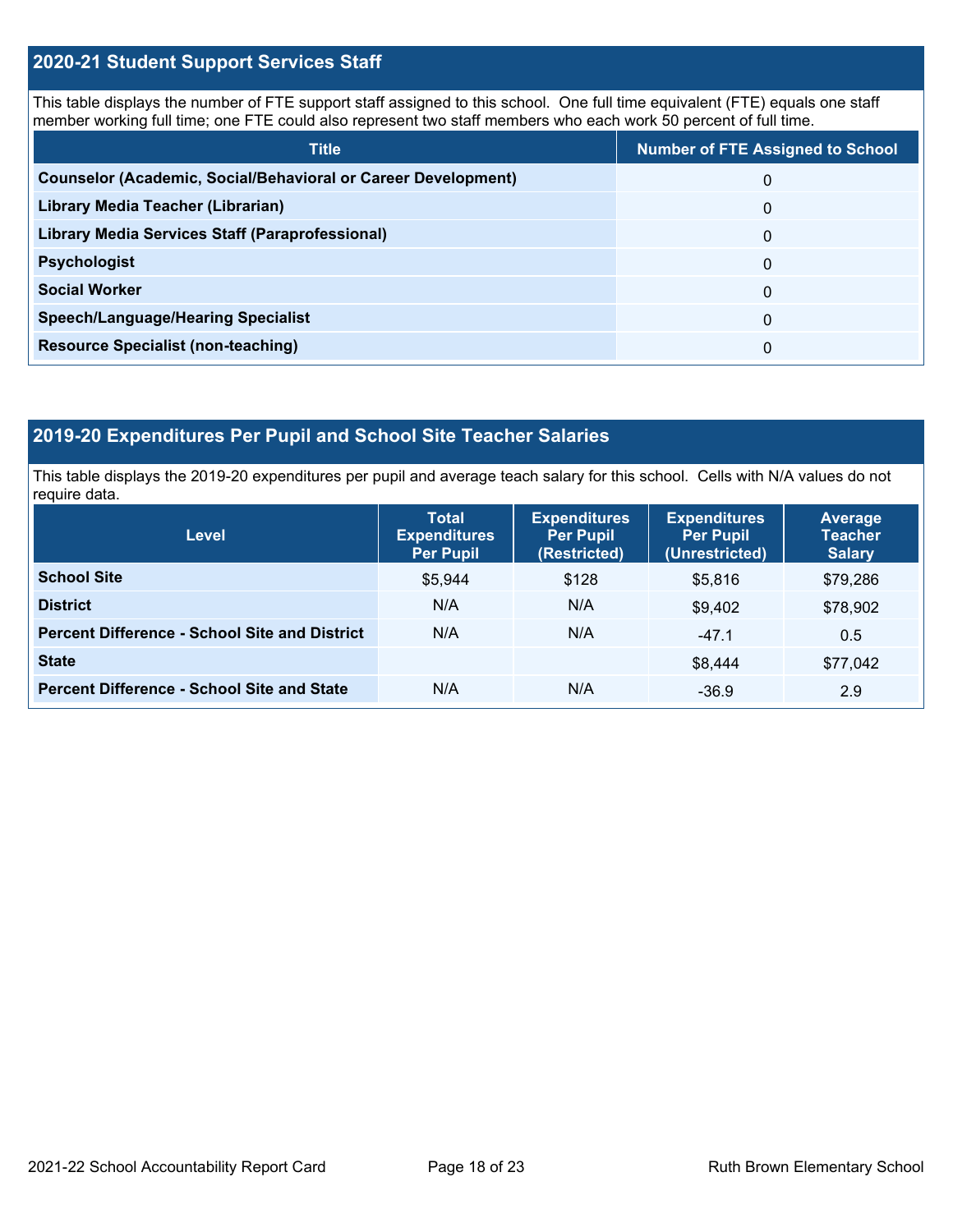## **2020-21 Types of Services Funded**

For the 2020-2021 school year, Ruth Brown Elementary received state and federal funding for the following categorical, special education and support programs:

- Title I
- Title III Limited English Proficient Student Program
- Comprehensive Support and Improvement Program

Using various tools including state assessment results, teachers and administrators can identify students who are struggling or at risk of falling behind. For those students who need extra help in any subject area, Student Study Teams pull together school and family resources to identify and develop strategies to help students improve academic and/or behavioral performance.

Small group and one-on-one instruction is provided by teachers to support students in academic areas of need. In TK through eighth grade, aides are provided to intervene in reading.

Supplementary instructional materials are purchased as needed to support intervention programs. Classroom teachers monitor student performance on chapter and end-of-unit tests as well as STAR reading, STAR math, and Early Literacy assessments to determine progress toward achieving proficiency levels, ongoing progress and instructional needs.

English learners (EL) are identified through the English Language Proficiency Assessments for California (ELPAC) and home language survey.

Ruth Brown Elementary uses the McGraw-Hill series for ELD and reading intervention instruction for grades TK-5th and StudySync series for ELD and reading intervention instruction for grades 6th-8th. English learners are assessed annually to measure English-language acquisition and adjust reading level and ELD needs accordingly.

## **2019-20 Teacher and Administrative Salaries**

This table displays the 2019-20 Teacher and Administrative salaries. For detailed information on salaries, see the CDE Certification Salaries & Benefits web page at [http://www.cde.ca.gov/ds/fd/cs/.](http://www.cde.ca.gov/ds/fd/cs/)

| Category                                             | <b>District</b><br><b>Amount</b> | <b>State Average</b><br>for Districts<br>in Same Category |
|------------------------------------------------------|----------------------------------|-----------------------------------------------------------|
| <b>Beginning Teacher Salary</b>                      | \$53,195                         | \$48,119                                                  |
| <b>Mid-Range Teacher Salary</b>                      | \$83,296                         | \$74,665                                                  |
| <b>Highest Teacher Salary</b>                        | \$107,430                        | \$98,160                                                  |
| <b>Average Principal Salary (Elementary)</b>         | \$114,716                        | \$118,542                                                 |
| <b>Average Principal Salary (Middle)</b>             | \$0                              | \$125,068                                                 |
| <b>Average Principal Salary (High)</b>               | \$138,930                        | \$133,516                                                 |
| <b>Superintendent Salary</b>                         | \$195,000                        | \$194,199                                                 |
| <b>Percent of Budget for Teacher Salaries</b>        | 30%                              | 31%                                                       |
| <b>Percent of Budget for Administrative Salaries</b> | 5%                               | 6%                                                        |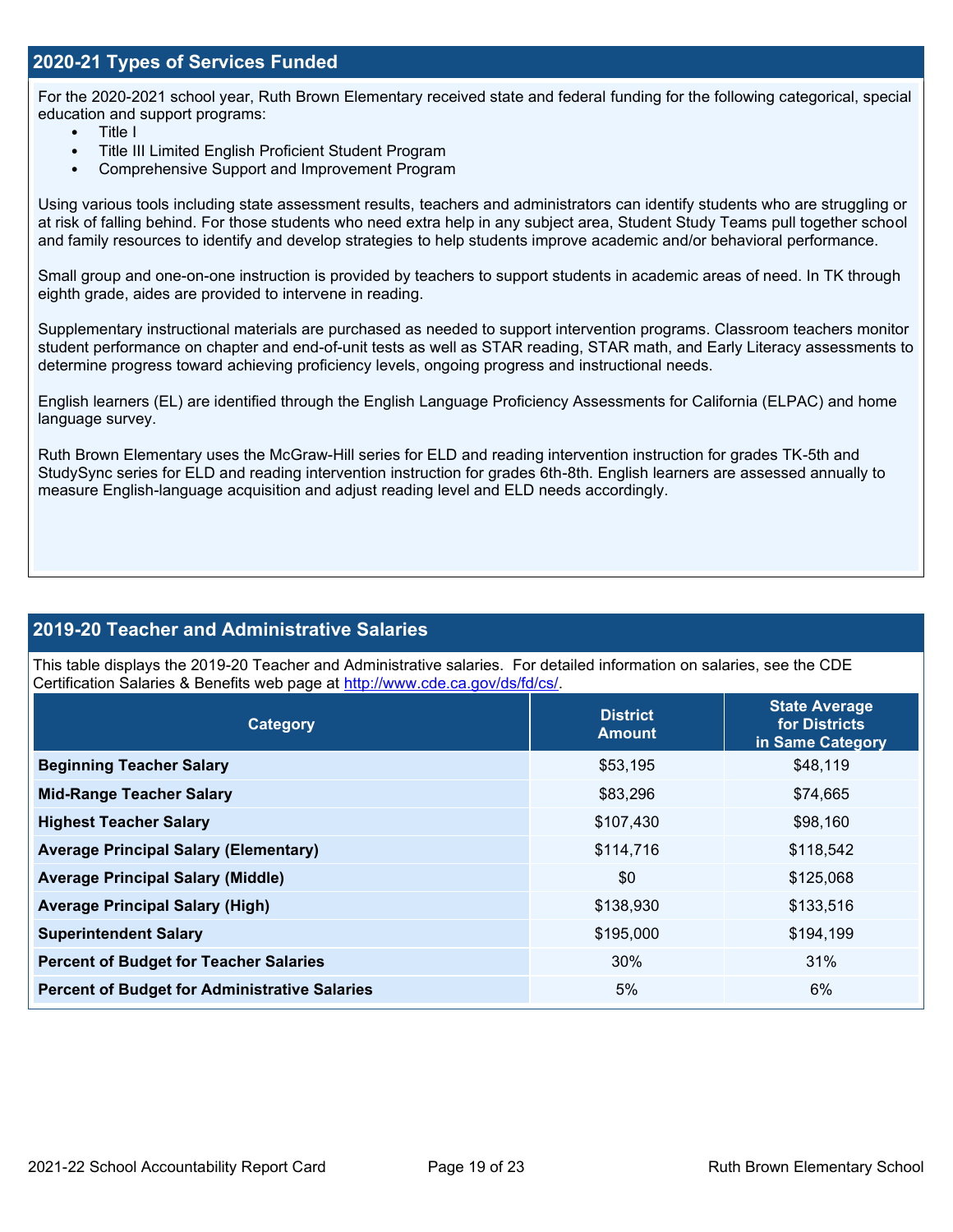## **Professional Development**

Palo Verde Unified School District combines efforts with school site administration to provide training and curriculum development which revolves around the California State Curriculum Frameworks as well as Common Core State Standards. Teachers align classroom curriculum to ensure all students either meet or exceed state proficiency levels.

During the last 3 school years, teacher-training activities focused on the following:

- Professional Learning Communities
- Checking for understanding
- Sexual harassment
- Response to Instruction and Intervention
- School wide positive behavior support
- Math intervention
- Common Core State Standards
- Step Up to Writing
- Google Classroom
- Direct Interactive Instruction
- Aeries training
- Acadience and 95% group
- MyOn
- Data Analysis
- Teaching Works
- Zoom for education
- Universal Design for Learning

This table displays the number of school days dedicated to staff development and continuous improvement.

| ⊦Subiect \                                                                      |  | 2019-20 2020-21 2021-22 |
|---------------------------------------------------------------------------------|--|-------------------------|
| Number of school days dedicated to Staff Development and Continuous Improvement |  | 20                      |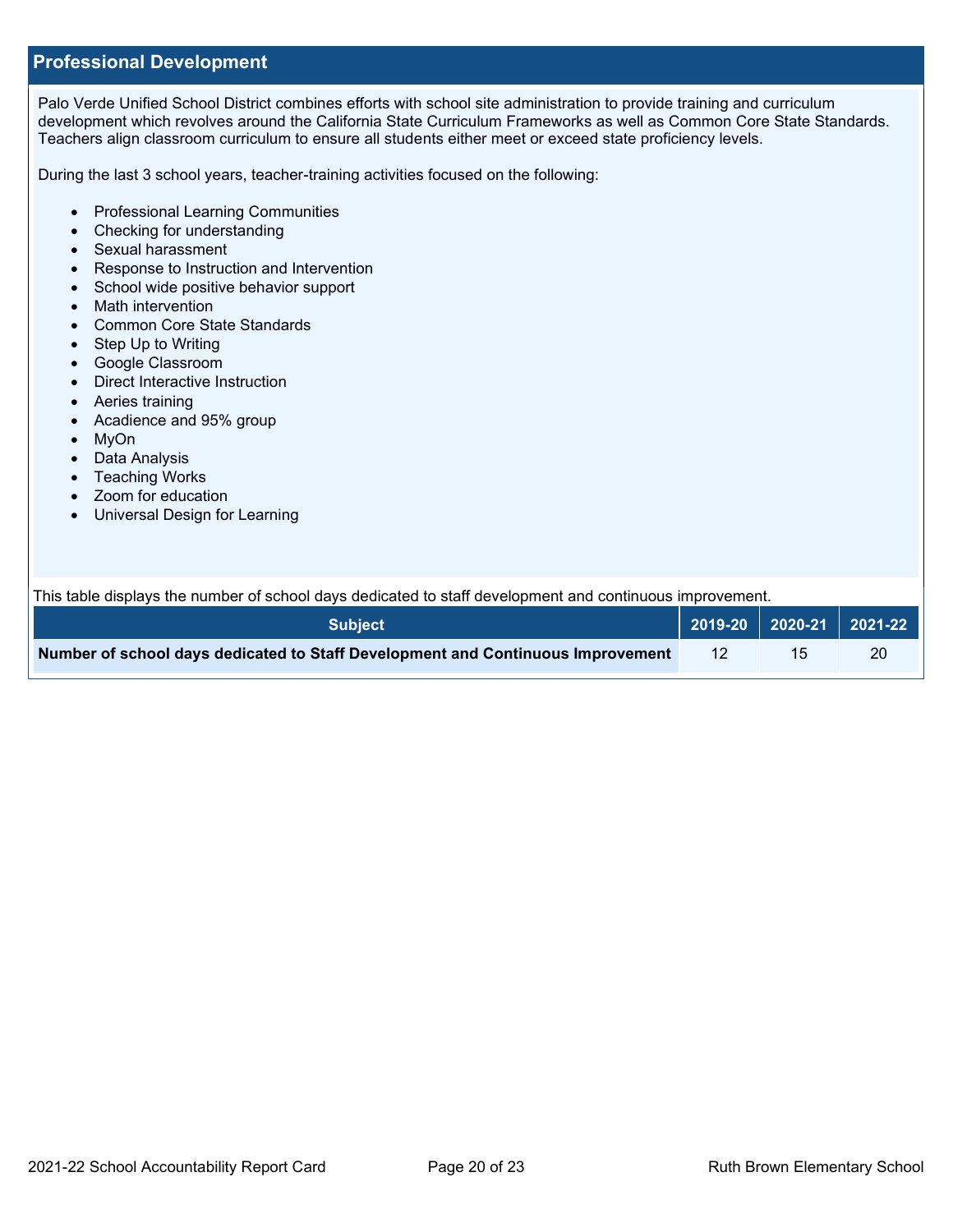# **Palo Verde Unified School District 2020-21 Local Accountability Report Card (LARC) Addendum**

## **Local Accountability Report Card (LARC) Addendum**

**2020-21 Local Accountability Report Card (LARC) Addendum Overview**



On July 14, 2021, the California State Board of Education (SBE) determined that the California Department of Education (CDE) will use the SARC as the mechanism to conduct a one-time data collection of the LEA-level aggregate test results of all school's local assessments administered during the 2020–2021 school year in order to meet the federal Every Students Succeeds Act (ESSA) reporting requirement for the Local Educational Agency Accountability Report Cards (LARCs).

Each local educational agency (LEA) is responsible for preparing and posting their annual LARC in accordance with the federal ESSA. As a courtesy, the CDE prepares and posts the LARCs on behalf of all LEAs.

Only for the 2020–2021 school year and the 2020–2021 LARCs, LEAs are required to report their aggregate local assessments test results at the LEA-level to the CDE by populating the tables below via the SARC. These data will be used to meet the LEAs' federal requirement for their LARCs. Note that it is the responsibility of the school and LEA to ensure that all student privacy and suppression rules are in place when reporting data in Tables 3 and 4 in the Addendum, as applicable.

The tables below are not part of the SBE approved 2020–2021 SARC template but rather are the mechanism by which these required data will be collected from LEAs.

For purposes of the LARC and the following tables, an LEA is defined as a school district, a county office of education, or a direct funded charter school.

| <b>2021-22 District Contact Information</b> |                                    |  |  |  |
|---------------------------------------------|------------------------------------|--|--|--|
| <b>District Name</b>                        | Palo Verde Unified School District |  |  |  |
| <b>Phone Number</b>                         | (760) 922-4164                     |  |  |  |
| Superintendent                              | Ms. Tracie Kern                    |  |  |  |
| <b>Email Address</b>                        | tracie.kern@pvusd.us               |  |  |  |
| <b>District Website Address</b>             | www.pvusd.us                       |  |  |  |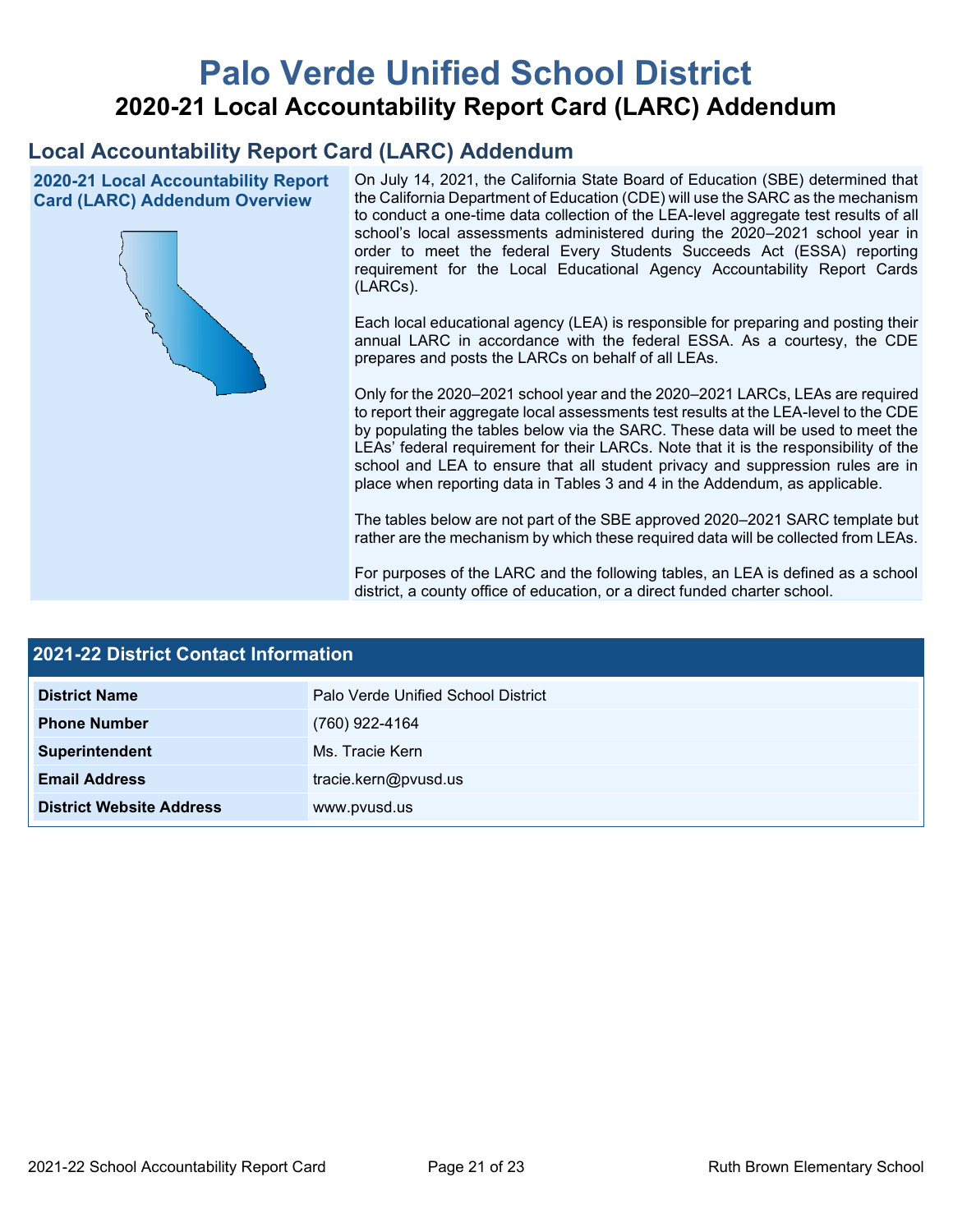## **2020-21 CAASPP Test Results in ELA by Student Group**

This table displays CAASPP test results in ELA by student group for students grades three through eight and grade eleven taking and completing a state-administered assessment. The CDE will populate this table for schools in cases where the school administered the CAASPP assessment. In cases where the school administered a local assessment instead of CAASPP, the CDE will populate this table with "NT" values, meaning this school did not test students using the CAASPP. See the local assessment(s) table for more information.

| <b>CAASPP</b><br><b>Student Groups</b>               | <b>CAASPP</b><br><b>Total</b><br><b>Enrollment</b> | <b>CAASPP</b><br><b>Number</b><br><b>Tested</b> | <b>CAASPP</b><br><b>Percent</b><br><b>Tested</b> | <b>CAASPP</b><br><b>Percent</b><br><b>Not Tested</b> | <b>CAASPP</b><br><b>Percent</b><br><b>Met or</b><br><b>Exceeded</b> |
|------------------------------------------------------|----------------------------------------------------|-------------------------------------------------|--------------------------------------------------|------------------------------------------------------|---------------------------------------------------------------------|
| <b>All Students</b>                                  | 1527                                               | 5                                               | 0.33                                             | 99.67                                                | $\qquad \qquad -$                                                   |
| <b>Female</b>                                        | 733                                                | $\overline{2}$                                  | 0.27                                             | 99.73                                                |                                                                     |
| <b>Male</b>                                          | 794                                                | 3                                               | 0.38                                             | 99.62                                                | --                                                                  |
| American Indian or Alaska Native                     | $- -$                                              | --                                              | $- -$                                            |                                                      | --                                                                  |
| <b>Asian</b>                                         |                                                    | --                                              |                                                  |                                                      |                                                                     |
| <b>Black or African American</b>                     | 131                                                | 0                                               | 0.00                                             | 100.00                                               | --                                                                  |
| <b>Filipino</b>                                      |                                                    | --                                              |                                                  |                                                      |                                                                     |
| <b>Hispanic or Latino</b>                            | 1098                                               | 3                                               | 0.27                                             | 99.73                                                | --                                                                  |
| Native Hawaiian or Pacific Islander                  | $\qquad \qquad -$                                  | --                                              | $\overline{\phantom{a}}$                         | --                                                   | --                                                                  |
| <b>Two or More Races</b>                             | 32                                                 | 0                                               | 0.00                                             | 100.00                                               | --                                                                  |
| <b>White</b>                                         | 241                                                | $\overline{2}$                                  | 0.83                                             | 99.17                                                | --                                                                  |
| <b>English Learners</b>                              | 146                                                | 1                                               | 0.68                                             | 99.32                                                |                                                                     |
| <b>Foster Youth</b>                                  | 26                                                 | $\mathbf 0$                                     | 0.00                                             | 100.00                                               |                                                                     |
| <b>Homeless</b>                                      | $\qquad \qquad -$                                  | $- -$                                           | $\sim$                                           |                                                      | --                                                                  |
| <b>Military</b>                                      | $\Omega$                                           | 0                                               | 0                                                | $\mathbf{0}$                                         | $\mathbf 0$                                                         |
| <b>Socioeconomically Disadvantaged</b>               | 1183                                               | 4                                               | 0.34                                             | 99.66                                                | --                                                                  |
| <b>Students Receiving Migrant Education Services</b> | 11                                                 | $\mathbf{0}$                                    | 0.00                                             | 100.00                                               |                                                                     |
| <b>Students with Disabilities</b>                    | 208                                                | 5                                               | 2.40                                             | 97.60                                                |                                                                     |